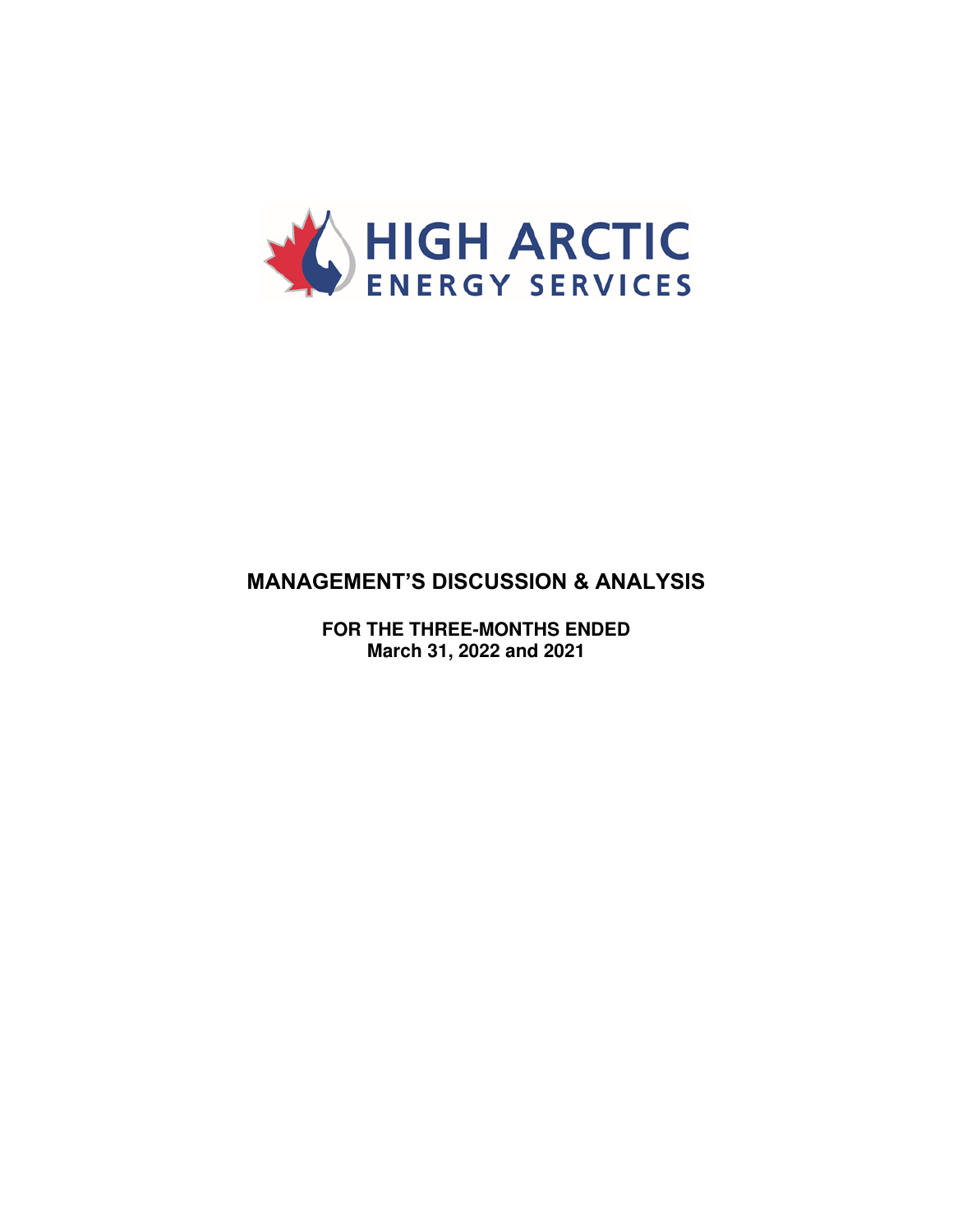### **MANAGEMENT'S DISCUSSION & ANALYSIS**

#### **For the Three-months Ended March 31, 2022 and 2021**

Management's Discussion and Analysis ("**MD&A**") is a summary review of core operations, strategy, outlook, risks, the results of operations, liquidity and capital resources of High Arctic Energy Services Inc. ("**High Arctic**" or the "**Corporation**"). This MD&A is based on information available to May 12, 2022 and should be read in conjunction with the unaudited interim condensed consolidated financial statements and notes for the three-months ended March 31, 2022 and 2021 (the "**Financial Statements**") and the audited consolidated financial statements and notes for the years ended December 31, 2021 and 2020. Additional information relating to the Corporation including the Corporation's Annual Information Form ("**AIF**") for the year ended December 31, 2021, is available under the Corporation's profile on SEDAR at [www.sedar.com.](http://www.sedar.com/) This MD&A and the Financial Statements were reviewed by High Arctic's Audit Committee and approved by the Board of Directors on May 12, 2022. All amounts are expressed in thousands of Canadian dollars ("**CAD**").

Readers are cautioned that this MD&A contains certain forward-looking information. Please refer to the "Forward-Looking Statements" section of this MD&A for the Corporation's discussion on forward looking information including risk factors that could cause actual results to differ materially and certain assumptions used to underlie the forwardlooking information. Definitions of certain non-IFRS financial measures are included on page 17 under the "Non-IFRS Measures" section.

# **Corporate Profile**

Headquartered in Calgary, Alberta, Canada, High Arctic provides oilfield services to exploration and production companies operating in Canada, and Papua New Guinea ("**PNG**"). High Arctic is a publicly traded corporation listed on the Toronto Stock Exchange under the symbol "HWO".

High Arctic is a participant in, and manager of the Seh' Chene Limited Partnership ("**Seh' Chene**") with the Saa Dene Group of northern Alberta being the majority participant in a Joint Arrangement. It is Seh' Chene's mission to execute dependable high-quality energy services, focused on environmental stewardship, while creating opportunity for local Indigenous communities and individuals.

High Arctic conducts its business operations in three separate operating segments: Drilling Services; Production Services; and Ancillary Services. These operating segments are all supported by a Corporate segment.

### **Drilling Services**

The Drilling Services segment consists of High Arctic's drilling services in PNG including the provision of personnel to assist our customer's drilling related operations. High Arctic has operated in PNG since 2007 and controls the largest fleet of tier-1 heli-portable drilling rigs in the country, with two owned rigs and two rigs managed under operating and maintenance contracts for one of the Corporation's customers.

### **Production Services**

The Production Services segment consists of High Arctic's well servicing and snubbing operations. These operations are primarily conducted in the Western Canadian Sedimentary Basin ("**WCSB**") through High Arctic's fleet of well servicing rigs, operating as Concord Well Servicing, and its fleet of stand-alone and rig assist snubbing units.

#### **Ancillary Services**

The Ancillary Services segment consists of High Arctic's oilfield rental equipment in Canada and PNG, as well as its Canadian nitrogen services.

In the following discussion, the three-months ended March 31, 2022 may be referred to as the "**Quarter**" or "**Q1-2022**". The comparative three-months ended March 31, 2021 may be referred to as "**Q1-2021**". References to other quarters may be presented as "**QX-20XX**" with X being the quarter/year to which the commentary relates.

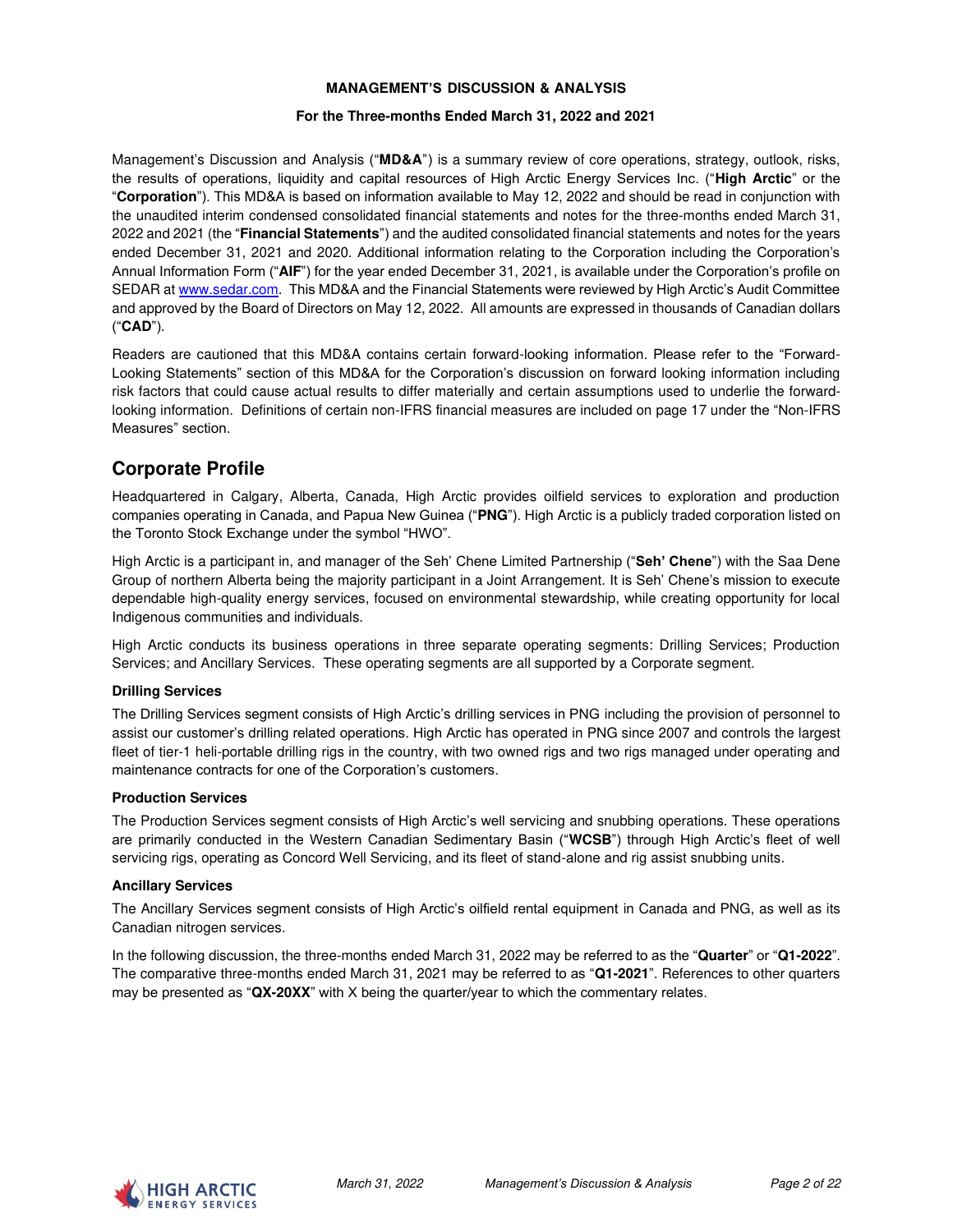# **2022 First Quarter Highlights**

- First quarter revenue of \$28.7 million, EBITDA of \$2.9 million, compared to \$17.8 million and \$1.2 million respectively in Q1-2021 and an improvement over Q4-2021 with \$23.6 million and \$1.2 million respectively.
- High Arctic recommenced drilling services activity in PNG during Q1-2022. PNG activity was the primary driver for growth in the Quarter as consolidated revenues rose by \$10.9 million and 62% over Q1-2021.
- Oilfield operating services margin as a percent of revenue was modestly lower in Q1-2022 at 18.5% (Q1-2021 – 18.9%). Drilling and Ancillary services segments experienced improved margins, however, profitability decreased in High Arctic's Canadian Production Services segment primarily due to cost inflation, elimination of Canadian Emergency Wage Subsidy (CEWS), and non-capital cost of preparing equipment for service.
- In April 2022 High Arctic announced a 3-year renewal of a key Production Services contract which includes a 20% increase to the base hours rig rate, increases to ancillary equipment and service pricing, provisions for fuel adjustments, and alignment of parameters to current market conditions.
- High Arctic announced recommencement of a monthly dividend payment of \$0.005 per share commencing in May 2022.
- Strong liquidity with a working capital balance of \$30.6 million, cash of \$11.4 million, increasing access to funds under the revolving credit facility covenants and long-term debt of \$7.7 million.

# **Select Comparative Financial Information**

The following is a summary of select financial information of the Corporation:

|                                                                                                  | For the three-months ended March 31 |                   |
|--------------------------------------------------------------------------------------------------|-------------------------------------|-------------------|
| (\$ thousands, except per share amounts)                                                         | 2022                                | 2021              |
| Revenue                                                                                          | 28,696                              | 17,767            |
| Net loss                                                                                         | (2,671)                             | (5, 197)          |
| Per share (basic and diluted) (2)                                                                | (0.05)                              | (0.11)            |
| Oilfield services operating margin (1)                                                           | 5,310                               | 3,362             |
| Oilfield services operating margin as a % of revenue $(1)$                                       | 18.5%                               | 18.9%             |
| EBITDA <sup>(1)</sup>                                                                            | 2,944                               | 1,208             |
| Adjusted EBITDA (1) (3)                                                                          | 2,884                               | 874               |
| Adjusted EBITDA as % of revenue (1)                                                              | 10.1%                               | 4.9%              |
| Operating loss                                                                                   | (2,818)                             | (6, 145)          |
| Cash provided by (used in) operating activities                                                  | 300                                 | (1,085)           |
| Per share (basic and diluted) (2)                                                                | 0.01                                | (0.02)            |
| Funds provided by operations (1)                                                                 | 2,243                               | 590               |
| Per share (basic and diluted) (2)                                                                | 0.05                                | 0.01              |
| Capital expenditures                                                                             | 1,582                               | 765               |
|                                                                                                  | As at                               |                   |
| (\$ thousands, except share amounts)                                                             | March 31, 2022                      | December 31, 2021 |
| Working capital (1)                                                                              | 30,649                              | 29,724            |
| Cash, end of period                                                                              | 11,442                              | 12,037            |
| <b>Total assets</b>                                                                              | 182,042                             | 185,452           |
| Long-term debt                                                                                   | 7,697                               | 7,779             |
| Total long-term financial liabilities, excluding long-term<br>$debt$ <sup><math>(1)</math></sup> | 12,602                              | 13,414            |
| Shareholders' equity                                                                             | 145,400                             | 148,851           |
| Per share (basic and diluted) (2)                                                                | 2.98                                | 3.05              |
| Common shares outstanding, thousands                                                             | 48,733                              | 48,733            |

(1) Readers are cautioned that Oilfield services operating margin, EBITDA (Earnings before interest, tax, depreciation and amortization), Adjusted EBITDA, Funds provided by operations, oilfield services operating margin, and working capital do not have standardized meanings prescribed by IFRS – see "Non-IFRS Measures" on page 17 for calculations of these measures.

(2) The number of common shares used in calculating net loss per share, cash provided by (used in) operating activities per share, funds provided by operations per share, dividends per share and shareholders' equity per share is determined as explained in Note 7(b) of the Financial **Statements** 

(3) Adjusted EBITDA includes the impact of wage and rent subsidies recorded in 2021.

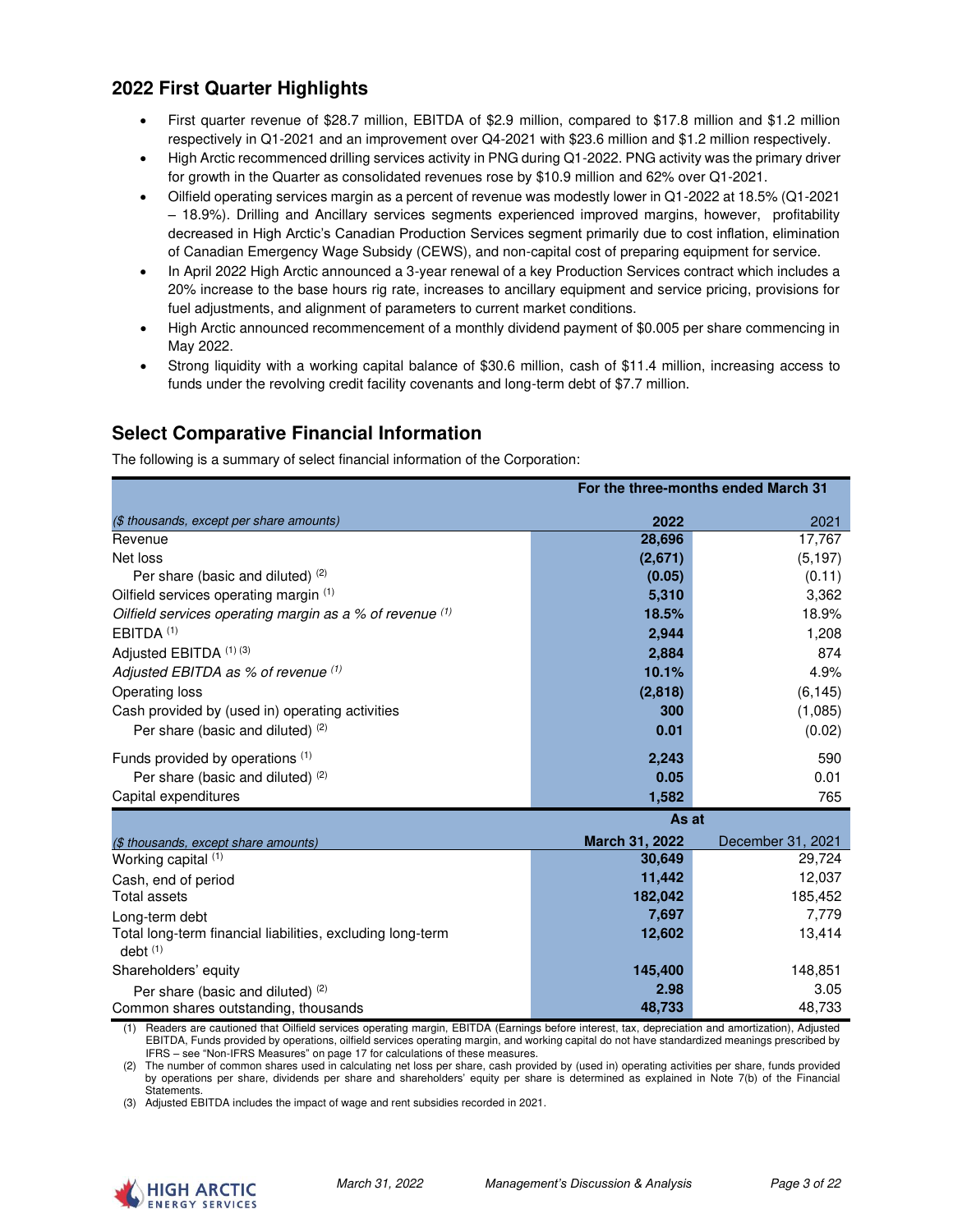# **Outlook**

High Arctic is focused on expanding its underlying quality service capacity within each of its existing core operations to deploy idle equipment in coordination with surging customer demand and prices. In Canada, demand exceeds our current crewing capacity and measures are in place to respond to this positive opportunity but will take time as sustained utilization and better compensation are necessary to attract personnel to our industry. In PNG, as previously updated, the short-term project that reactivated drilling operations was safely and successfully completed in Q2-2022. High Arctic remains active with its PNG Ancillary Services segment assets and is providing the services of its drilling personnel to key customers while planning for a rig resumption of its PNG based Drilling Services segment during the second half of 2022.

Oil and gas commodity prices have reached ten-year highs in the early months of 2022 driven by the easing of government-imposed restrictions related to the Covid-19 pandemic, and the crisis in Ukraine. The resulting economic and trade sanctions imposed on Russia by certain nations party to NATO and other OECD countries, has created a major re-organization of the global energy supply paths. Europe, who are already experiencing an underperformance of renewable energy supply, has been moving quickly to source new suppliers of gas, oil and even coal to enable the further sanctioning of Russia.

Overall, macro trade and economic conditions and the resulting high commodity prices have been beneficial to customers in High Arctic's two major markets and the Corporation appears well placed geographically and through its top-tier customers to benefit from increased activity through the second half of 2022 and beyond. Though the impact of Covid-19 cases amongst crews remains unpredictable, and market volatility from evolving global events lingers, High Arctic anticipates improvement in annual revenue and profit margins over the near to medium term.

Papua New Guinea continues to be key to High Arctic's long-term business strategy due to the significant LNG investments made by large oil and gas companies in the country and high barriers to entry due to the technical expertise required to operate the heli-portable drilling rigs in remote locations. High Arctic anticipates further investments in LNG infrastructure in PNG in the coming years and other projects to increase oil and gas production. High Arctic anticipates future drilling rig activity levels have potential to exceed our past peaks. This view is supported by the growing LNG supply deficit through 2040 as highlighted by the Shell LNG market update published in February 2022, the advancement of geothermal interest in PNG, and the expansion of our customer base to include all the active E&P companies in the country. We anticipate further announcements firming the development of the Elk-Antelope field for the Papua LNG project, and the development of P'nyang and other PNG-LNG fields to support an expansion of the PNG-LNG export facility, later this year.

In Canada, certain large infrastructure pipeline projects are positive for the oil and gas industry. Following the Enbridge Line 3 Replacement Project to the U.S. which entered service October 1, 2021, there is the LNG Canada pipeline project and the Trans Mountain Expansion under construction and upon completion will provide long awaited tidewater access to Asian markets. Additionally, in the near future, political focus on imports from countries outside North America may turn back towards the security of increased domestic supply. High Arctic's Production Services segment stands to benefit from the stimulus to drilling activity that will follow through resulting well completion work, ongoing well maintenance and end of life abandonment works. The corporation expects to use the anticipated demand growth to push further margin increases as the labor constrained services market is already driving prices upwards.

The Corporation expects efforts to realize the COP-26 declaration signed at the summit by 30 countries, to remain of global importance and focus. We expect efforts to decarbonize oil and gas production to remain, and that this current period in the market provides a significant opportunity for the hydrocarbon industry to secure its long-term position in a carbon abated world. We will continue to focus on appropriate efforts to reduce the climate impact of our operations.

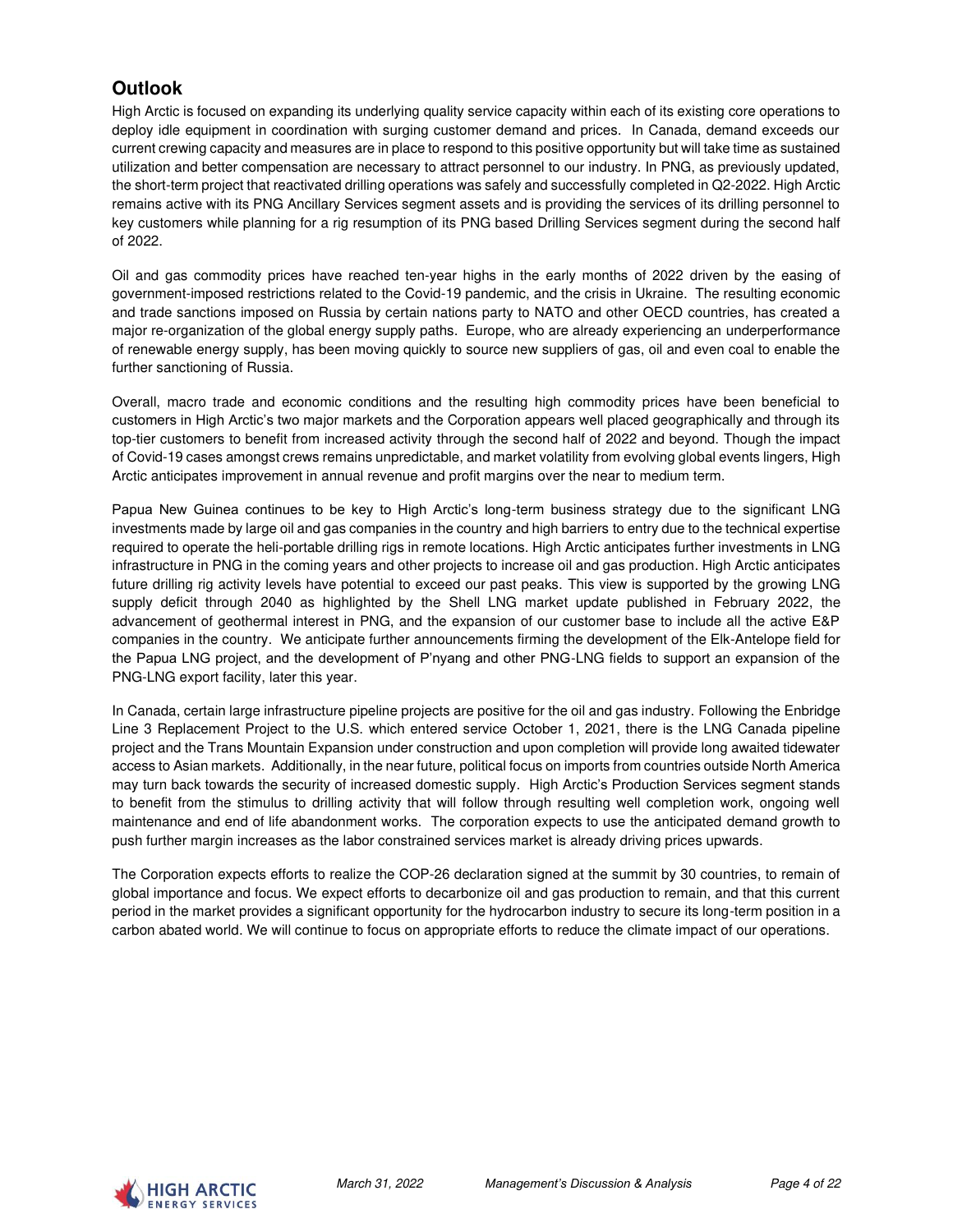# **Strategy**

Our 2022 strategic priorities build on the platform we created in 2021 and include:

- Safety excellence and quality service delivery,
- Actions aimed at generating free cash flow including:
	- o Increased utilization of the Corporation's world-class fleet of equipment,
	- o Improved efficiency and work force productivity, and
	- o Operating cost control.
- Development of new and existing employees to grow our workforce to meet demand,
- Pursuit of opportunities that secure the Corporation's future as a lower emissions energy services provider,
- Pursuit of opportunities for growth and corporate transactions in well understood markets that enhance shareholder value, and
- Disciplined capital stewardship to improve returns for shareholders including, divestitures, dividends and common share buybacks.

# **Discussion of Operations**

### **First Quarter 2022 Summary:**

- For the three-months period ended March 31, 2022, High Arctic's consolidated revenues increased by \$10,929 or 62% to \$28,696, primarily due to higher Drilling and Ancillary revenues. Revenues in High Arctic's Canadian Production Services segment were flat as a result of lower activity offset by higher revenue per hour.
- Net loss of \$2,671 in Q1-2022 was lower by 49% as compared to net loss of \$5,197 in Q1-2021, mainly due to increased activity in PNG and lower depreciation expense of \$1,360 in Q1-2022.
- Oilfield services operating margin as a percent of revenue of 18.5% (2021 18.9%) was lower in Q1-2022 due to lower profitability in High Arctic's Production Services segment in Canada. The Production Services segment collected \$812 lower CEWS and experienced operational constraints relating to tight labour supply, rigs shutdown due to Covid-19 outbreaks, isolated poor weather conditions, high fuel costs, and higher equipment repair & maintenance expenditure to return equipment to service.
- In Q1-2022 High Arctic's net cash generated from operating activities was \$300, with funds provided from operation of \$2,243.

# **Operating Results**

### **Drilling Services Segment**

|                                        | <b>Three-months ended March 31</b> |         |
|----------------------------------------|------------------------------------|---------|
| (\$ thousands, unless otherwise noted) | 2022                               | 2021    |
| Revenue                                | 9,574                              | 752     |
| Oilfield services expense              | 7.477                              | 832     |
| Oilfield services operating margin (1) | 2,097                              | (80)    |
| Operating margin (%)                   | 21.9%                              | (10.6%) |

(1) See "Non-IFRS Measures" on page 17

In Q1-2022, High Arctic recommenced drilling services activity in PNG after nearly two-years of substantial inactivity. Drilling segment revenues increased by \$8,822 versus Q1-2021 and \$3,283 versus Q4-2021. Field activities were achieved without incident building on the 5 years and 2.5 million hours worked without a recordable incident in PNG.

Oilfield services operating margin was \$2,097 or 21.9% of revenues, as compared \$1,460 or 23.2% in Q4-2021. The operating margin as a percent of revenues were lower in Q1-2022 relative to Q4-2021 as crews deployed reached peak operating levels and drilling rig re-commissioning activity delayed operations commencement. There was no drilling rig activity during in Q1-2021.

The Corporation owns two heli-portable drilling rigs (Rigs 115 and 116) and has an agreement to operate an additional two rigs (Rigs 103 and 104) on behalf of a major oil and gas exploration company in PNG. In Q1-2022 drilling activity recommenced for Rig 115. Rigs 103, 104, and 116 all remained cold stacked.

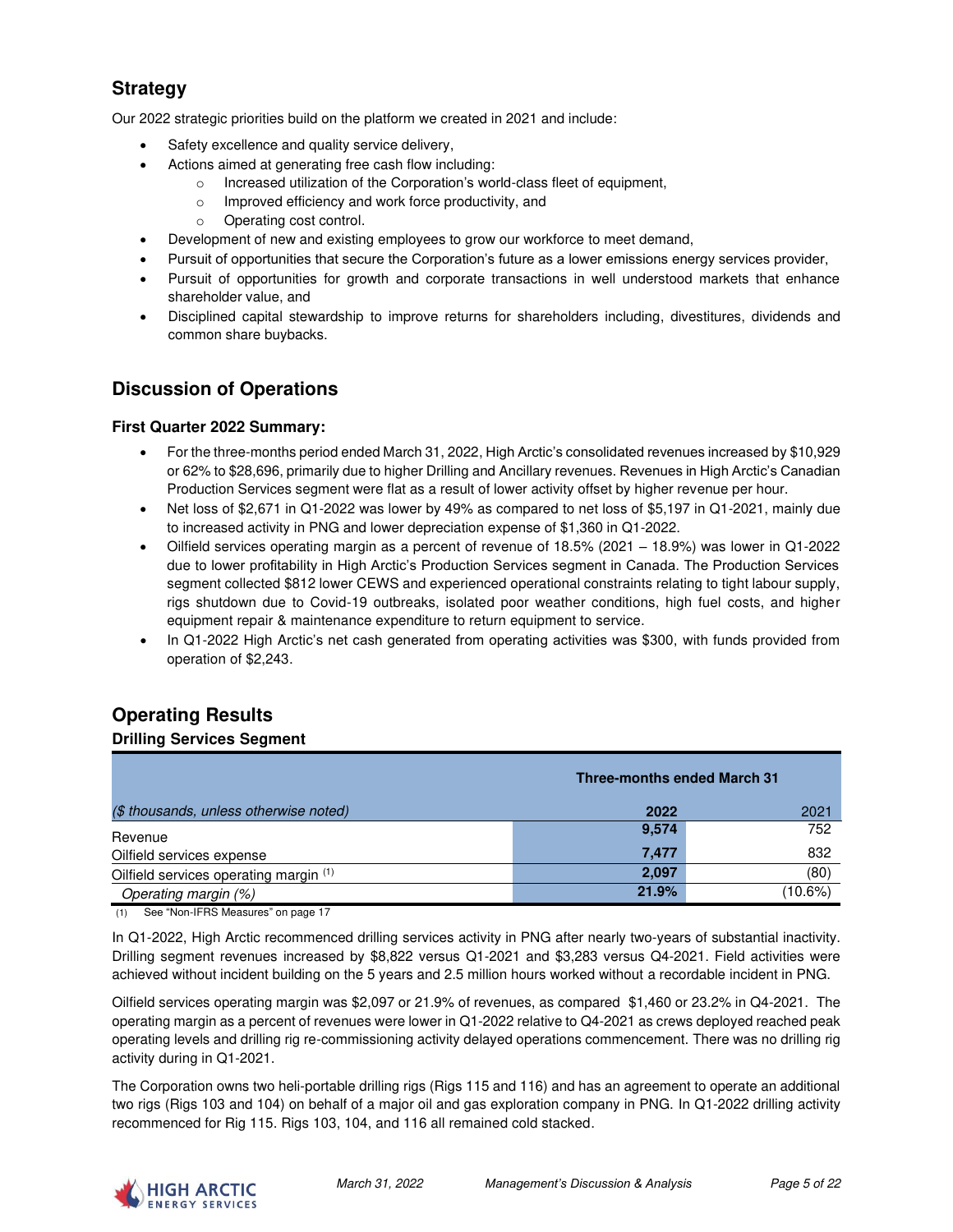## **Production Services Segment**

|                                        | <b>Three-months ended March 31</b> |        |
|----------------------------------------|------------------------------------|--------|
| (\$ thousands, unless otherwise noted) | 2022                               | 2021   |
| Revenue                                | 15,059                             | 15,375 |
| Oilfield services expense              | 14.815                             | 12,957 |
| Oilfield services operating margin (1) | 244                                | 2.418  |
| Operating margin (%)                   | 1.6%                               | 15.7%  |

(1) See "Non-IFRS Measures" on page 17

|                                                                                                              |                            | <b>Three-months ended March 31</b> |  |
|--------------------------------------------------------------------------------------------------------------|----------------------------|------------------------------------|--|
| Operating Statistics - Canada                                                                                | 2022                       | 2021                               |  |
| Service rigs:<br>Average fleet (2)<br>Utilization <sup>(3)</sup><br>Operating hours<br>Revenue per hour (\$) | 51<br>45%<br>20,448<br>658 | 49<br>48%<br>21,120<br>600         |  |
| Snubbing rigs:<br>Average fleet (4)<br>Utilization <sup>(3)</sup><br>Operating hours                         | 17%<br>1,062               | 8<br>28%<br>2,009                  |  |

(2) Average service rig fleet represents the average number of rigs registered with the CAODC during the period.

(3) Utilization is calculated on a 10-hour day using the number of rigs registered with the CAODC during the period.

(4) Average snubbing fleet represents the average number of packages marketed during the period.

Within the Production Services segment well servicing and snubbing operations experienced \$316 lower revenues in the Quarter relative to Q1-2021 primarily due to rigs shutdown from Covid-19 outbreaks, crew shortages, and isolated poor weather conditions. For the three-months ended March 31, 2022, operating margin as a percent of revenue was 1.6% relative to 15.7% in Q1-2022 as the Corporation was no longer receiving CEWS (\$812 was received during Q1- 2021), retained one key long term well servicing contract on pandemic level pricing (renewed at higher pricing effective April 1, 2022 – refer to "2022 First Quarter Highlights" in this MD&A), incurred higher operating costs relating to fuel, consumables and field labour, and incurred higher equipment repair and maintenance costs related to equipment recertification and preparation for deployment.

### **Service Rigs**

Continuing with the Corporation's Q4-2021 view of long-term improvement in Canadian oil and gas pricing, the corporation continued its program to prepare idle equipment for service and rationalise the location of rigs between operating base areas to exploit improving demand for service, raising the marketed rig count for the second consecutive quarter.

Results from this action was tempered by continuing labour tightness, Covid-19 enforced shutdowns and environmental factors, resulting in the Corporation being unable to meet the full market demand for its services. High Arctic's utilization for its 51 service rigs in Q1-2022 was 45% versus industry utilization of 48% (source: Canadian Association of Oilwell Energy Contractors "CAOEC"), and Q1-2021 utilization of 48%. Operating hours correspondingly decreased by 3% or 672 hours.

High Arctic achieved higher revenue per hour of \$658 on its service rigs in Q1-2022, higher than Q4-2021 (\$630 per hour), and higher than Q1-2021 of (\$600 per hour) reflecting the Corporation's work with key customers to address inflationary cost pressures and grow margins. Effective April 1, 2022 High Arctic renewed a large volume contract with a key customer in Cold Lake, which will result in higher revenue per hour for the remainder of 2022.

High Arctic expects that the continued tightening of supply in the Canadian market will continue to raise spot market pricing and drive margin growth. The Corporation will continue work to optimize operations in order to increase equipment utilization, prepare equipment to deploy, grow the number of available crews, and lift profitability by both margin and volume.

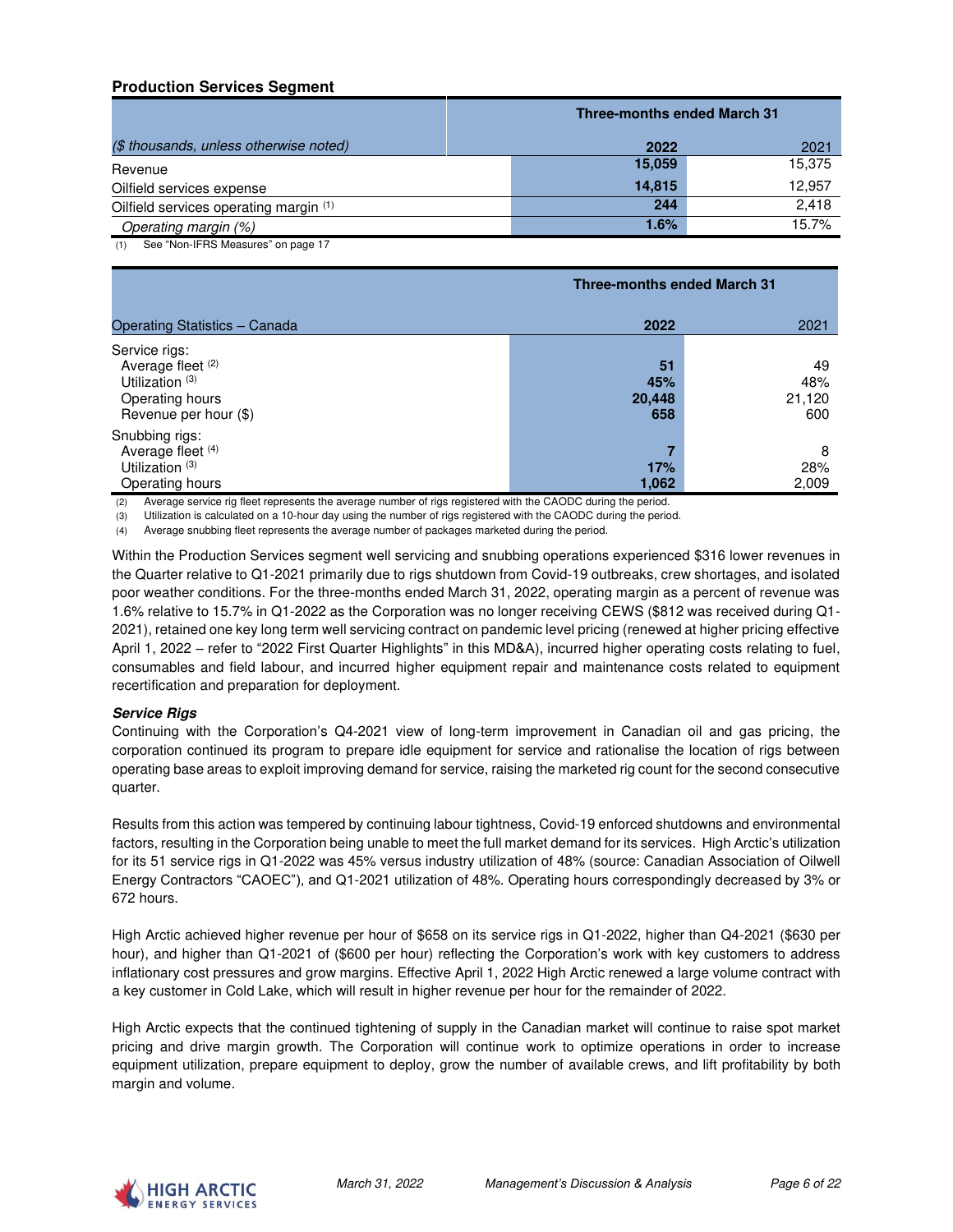### **Snubbing packages**

Snubbing operating hours and utilization for the three-months period ended March 31, 2022 were 1,062 hours and 17%, respectively, lower as compared to 2,009 hours and 28% in Q1-2021. Lower activity in the period is attributable to High Arctic's operating constraints due to increasing tightening in available skilled snubbing personnel as they shift to other markets, and a stagnant Canadian market where demand for snubbing services is not increasing in line with service or drilling rigs. High Arctic expects market conditions to continue to slowly improve for Canadian snubbing during 2022, and improve utilization for the Corporation's available and maintained snubbing packages.

### **Ancillary Services Segment**

|                                        | <b>Three-months ended March 31</b> |       |
|----------------------------------------|------------------------------------|-------|
| (\$ thousands, unless otherwise noted) | 2022                               | 2021  |
| Revenue                                | 4,725                              | 2,196 |
| Oilfield services expense              | 1.756                              | 1.171 |
| Oilfield services operating margin (1) | 2.969                              | 1,025 |
| Operating margin (%)                   | 62.8%                              | 46.7% |

(1) See "Non-IFRS Measures" on page 17

The Ancillary Services segment consists of High Arctic's oilfield rental equipment in Canada and PNG, as well as its Canadian nitrogen operations.

For the three-months ended March 31, 2022, Ancillary Services revenues and oilfield service operating margin increased by \$2,529 and \$1,944, respectively, relative to Q1-2021 due primarily to higher oilfield equipment rentals utilized in the support for drilling operations in PNG, and continuing the growth coming out of Q4-2021 (revenue of \$4,227 and operating margin of 55%).

### **General and Administrative ("G&A")**

|                                        | <b>Three-months ended March 31</b> |       |
|----------------------------------------|------------------------------------|-------|
| (\$ thousands, unless otherwise noted) | 2022                               | 2021  |
| G&A                                    | 2,426                              | 2.488 |
| % of revenue                           | 8.5%                               | 14.0% |

G&A costs for Q1-2022 were flat as compared to Q1-2021. With the increasing Q1-2022 revenue, G&A costs as a percent of revenue were lower at 8.5% compared to 14.0% in Q1-2021. Due to the nature of the Corporation's 2020 management restructure, the higher revenues in PNG during Q1-2022 require only marginal increases in administrative support.

As reflected in the flat G&A, High Arctic remains committed to ensuring these costs are managed and balanced within the overall strategic plan for the Corporation.

### **Depreciation**

Depreciation expense on property and equipment and right-of-use assets totaled \$5,564 in Q1-2022 compared to \$6,924 during Q1-2021. Lower depreciation in 2022 is reflective of certain equipment becoming fully depreciated in 2021.

### **Share-based Compensation**

Share-based compensation expense is the charge to income over the service period relating to stock option or unit plans which generally contemplate the issuance of common shares upon vesting. The Corporation recognized higher share-based compensation in Q1-2022 of \$138, relative to Q1-2021 expense of \$95, due to grants of PSUs and RSUs in Q1-2022 whereas no grants were issued during Q1-2021.

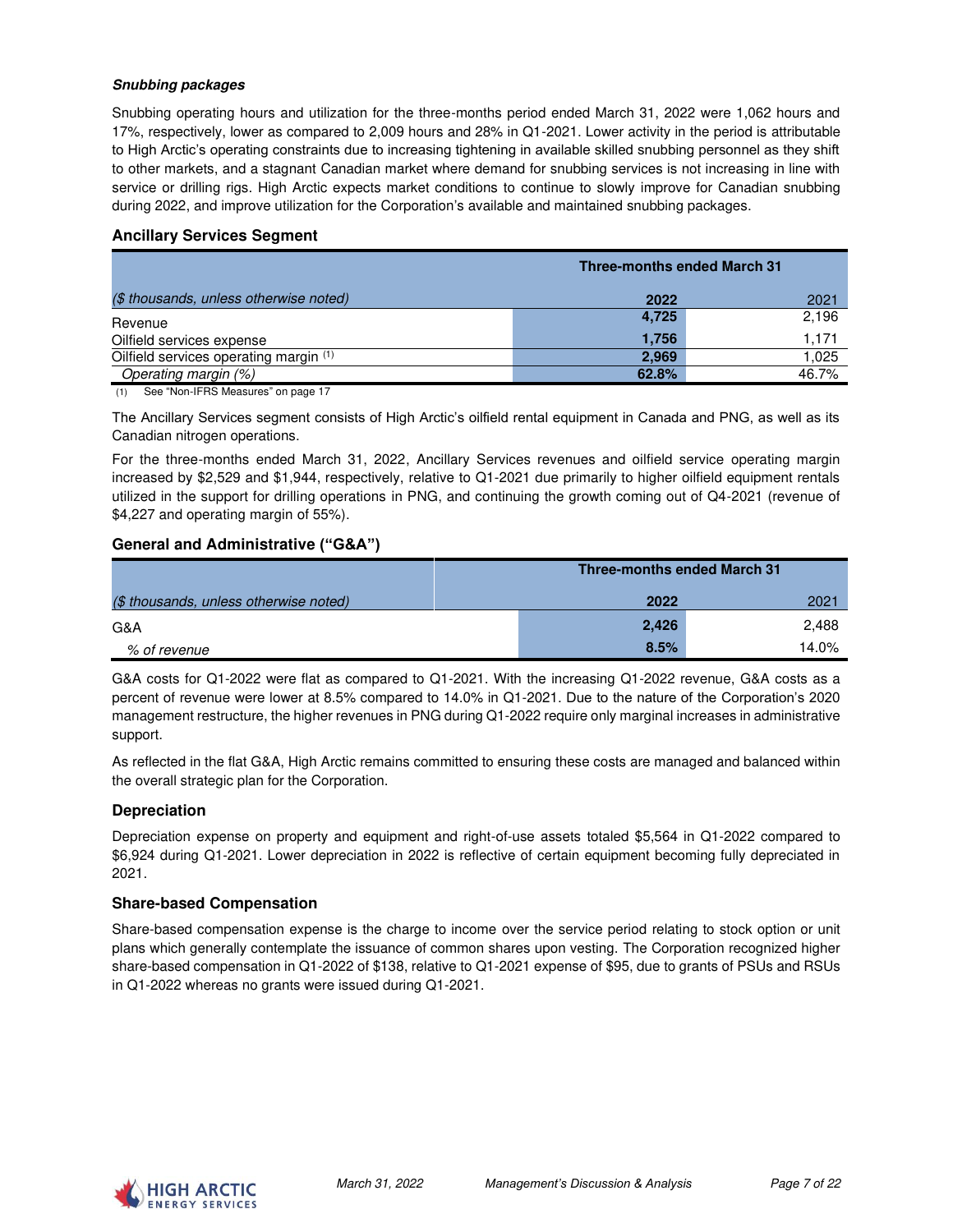### **Interest and Finance Expense**

|                                                                              | <b>Three-months ended March 31</b> |      |
|------------------------------------------------------------------------------|------------------------------------|------|
| $(S$ thousands)                                                              | 2022                               | 2021 |
|                                                                              | 125                                | 99   |
| Interest and standby fees - bank loan<br>Finance expense - lease liabilities | 88                                 | 98   |
| Other                                                                        | 12                                 | 19   |
| Total                                                                        | 225                                | 216  |

In December 2021, the Corporation obtained long-term mortgage financing of \$8,100 on certain High Arctic owned and occupied land and buildings in Canada, which resulted in slightly higher interest expense in Q1-2022.

In Q1-2021, the Corporation repaid in full \$10,000 cash drawn from its revolving loan facility.

Finance expense on lease liabilities associated with the time value of money for the three-months period ended March 31, 2022 was \$88 (Q1-2021: \$98), as the liability is initially recorded at its present value.

Other interest and finance expense primarily relates to bank charges in the respective periods.

### **Income Taxes**

|                                        | <b>Three-months ended March 31</b> |         |
|----------------------------------------|------------------------------------|---------|
| (\$ thousands, unless otherwise noted) | 2022                               | 2021    |
| Loss before income taxes               | (2,845)                            | (5,932) |
| Current income tax expense             | (507)                              | (169)   |
| Deferred income tax expense (recovery) | 681                                | 904     |
| Total income tax expense               | 174                                | 735     |
| Effective tax rate                     | $(6.1\%)$                          | (12.4%) |

Higher current income tax expense in 2022 is reflective of increased activity in PNG resulting in increased withholding tax in foreign jurisdictions. Tax rates in 2022 and 2021 were impacted by foreign tax on income earned in foreign jurisdictions as well as unrecognized deferred tax assets with respect to deductible temporary differences in Canada.

### **Other Comprehensive Loss**

The Corporation recorded a \$918 foreign currency translation loss in other comprehensive loss for the Q1-2022 (Q1- 2021: \$936) associated with subsidiaries with functional currencies other than CAD.

The CAD weakened compared to the USD at March 31, 2022, relative to December 31, 2021, and this resulted in a net loss on the net assets held in the subsidiaries with USD as their functional currency.

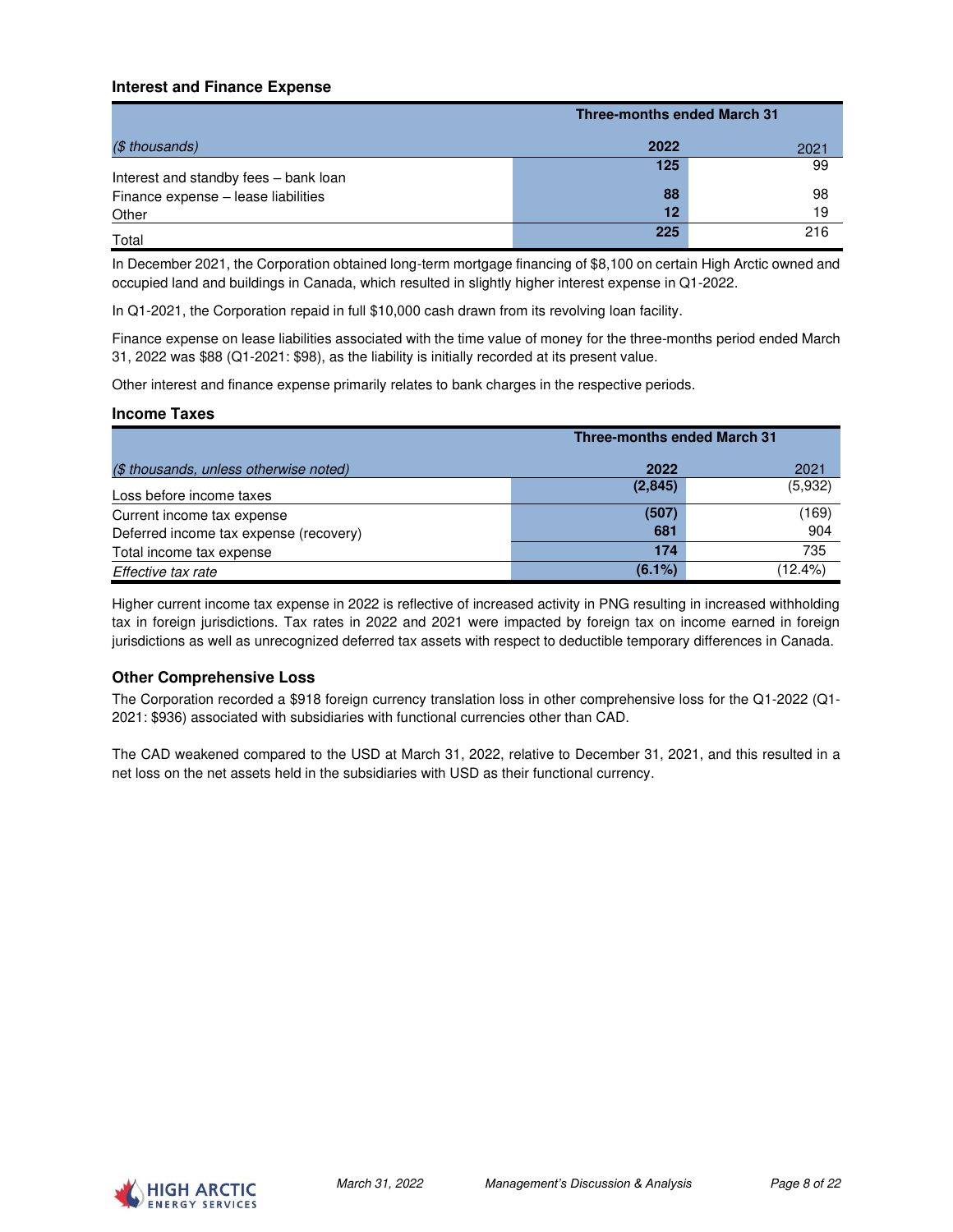# **Liquidity and Capital Resources**

|                                         |       | <b>Three-months ended March 31</b> |  |
|-----------------------------------------|-------|------------------------------------|--|
| (\$ thousands)                          | 2022  | 2021                               |  |
| Cash provided by (used in):             |       |                                    |  |
| Operating activities                    | 300   | (1,085)                            |  |
| Investing activities                    | (418) | 93                                 |  |
| Financing activities                    | (521) | (10,408)                           |  |
| Effect of exchange rate changes on cash | 44    | (181)                              |  |
| Decrease in cash                        | (595) | (11,581)                           |  |

|                                             |                 | As at       |  |
|---------------------------------------------|-----------------|-------------|--|
|                                             | <b>March 31</b> | December 31 |  |
| (\$ thousands, unless otherwise noted)      | 2022            | 2021        |  |
| Current assets                              | 46,992          | 45,132      |  |
| Working capital (1)                         | 30,649          | 29.724      |  |
| Working capital ratio (1)                   | 2.9:1           | 2.9:1       |  |
| Cash                                        | 11,442          | 12,037      |  |
| Net cash $(1)$                              | 3,421           | 3,962       |  |
| Undrawn availability under revolving credit |                 |             |  |
| facility                                    | 37,000          | 37,000      |  |

(1) See "Non-IFRS Measures" on page 17

The Bank of PNG continues to encourage the use of the local market currency, Kina or PGK. Due to High Arctic's requirement to transact with international suppliers and customers, High Arctic has received approval from the Bank of PNG to maintain its USD account within the conditions of the Bank of PNG currency regulations. The Corporation continues to use PGK for local transactions when practical. Included in the Bank of PNG's conditions is for PNG drilling contracts to be settled in PGK, unless otherwise approved by the Bank of PNG for the contracts to be settled in USD. The Corporation has historically received such approval for its contracts with its key customers in PNG. The Corporation will continue to seek Bank of PNG approval for future customer contracts to be settled in USD on a contractby-contract basis, however, there is no assurance the Bank of PNG will continue to grant these approvals.

If such approvals are not received in future, the Corporation's PNG drilling contracts will be settled in PGK which would expose the Corporation to exchange rate fluctuations related to the PGK. In addition, this may delay the Corporation's ability to receive USD which may impact the Corporation's ability to settle USD denominated liabilities and repatriate funds from PNG on a timely basis. The Corporation also requires the approval from the PNG Internal Revenue Commission ("**IRC**") to repatriate funds from PNG and make payments to non-resident PNG suppliers and service providers. While delays can be experienced for the IRC approvals, such approvals have been received in the past.

## **Operating Activities**

In Q1-2022, cash generated from operating activities was \$300 (Q1-2021: \$1,085 cash used in operating activities), of which \$2,243 are funds provided by operations (Q1-2021: \$590), see "Non-IFRS Measures" on page 17, and \$1,943 cash outflow from working capital changes (Q1-2021: \$1,675) mainly due to increase in accounts receivable during the Quarter.

### **Investing Activities**

During Q1-2022, the Corporation's cash used in investing activities was \$418 (Q1-2021: \$93 cash from investing activities). Capital expenditures were \$1,582 (Q1-2021: \$765) partially offset by \$1,037 proceeds on disposal of property and equipment (Q1-2021: \$571), and \$127 cash inflow relating to working capital balance changes for capital items (Q1-2021: \$287).

### **Financing Activities**

In Q1-2022, the Corporation's cash used in financing activities was \$521 (Q1-2021: \$10,408). During the quarter the Corporation paid \$54 towards principal payments on its mortgage financing, see "Mortgage Financing" below (Q1-2021: \$10,000 loan payment on Credit Facility), and \$467 lease liability payments (Q1-2021: \$408) in the Quarter.

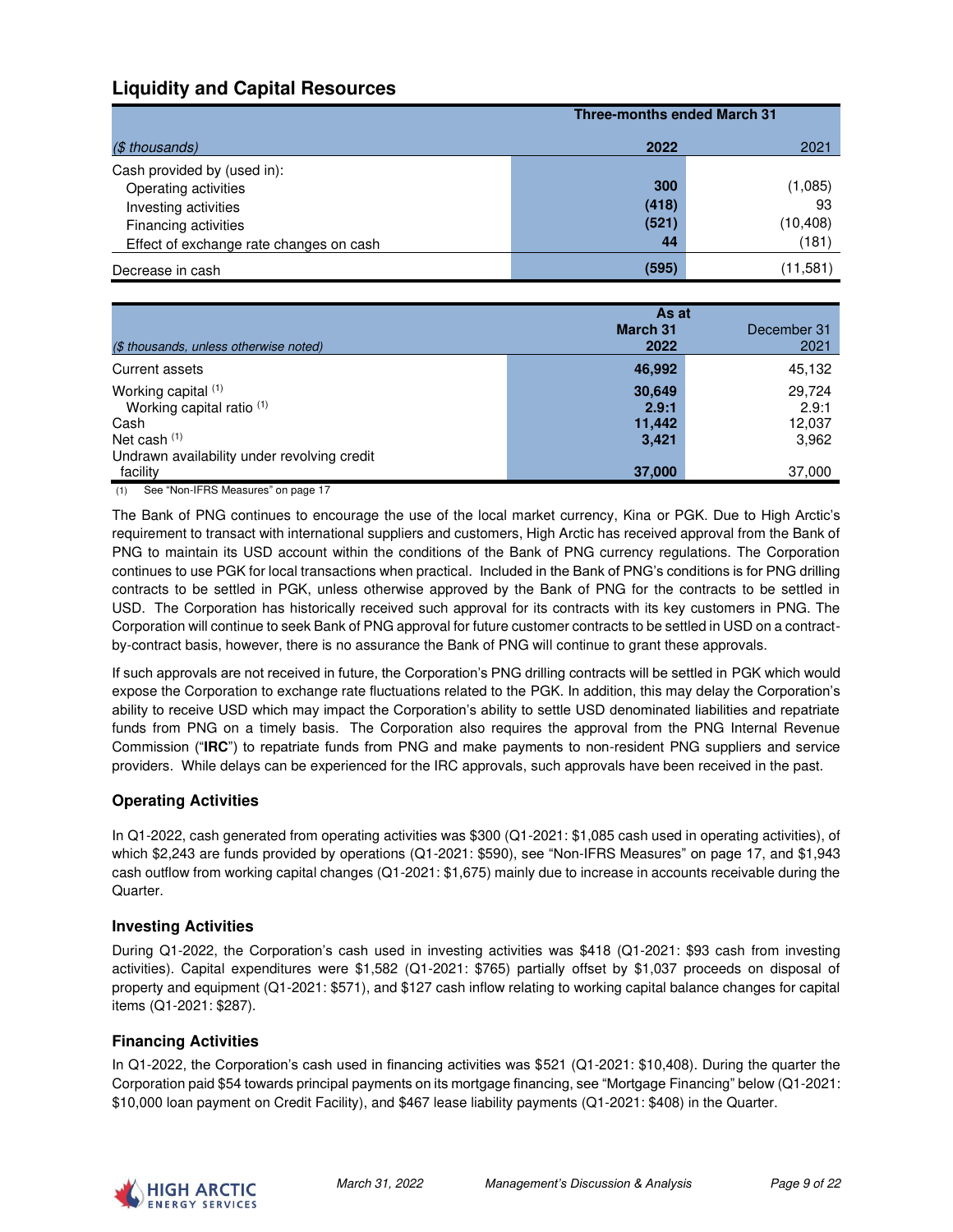## **Credit Facility**

In December 2021, the Corporation amended its revolving credit facility from a borrowing limit of \$45,000 to \$37,000 and site-specific assets held as mortgage security for separate mortgage financing have been carved out. In addition, up to \$5,000 of the revolving loan shall be available by way of account overdraft outside of covenant requirements described below.

The Corporation's revolving credit facility has a maturity date of August 31, 2023, is renewable with the lender's consent, and is secured by a general security agreement over the Corporation's assets.

Interest on the facility, which is independent of standby fees, is charged monthly at prime plus an applicable margin which fluctuates based on the Funded Debt to Covenant EBITDA ratio (defined below). The applicable margin can range between 0.75% – 1.75% depending on the level of principal outstanding; the higher the ratio the higher the margin. Standby fees also fluctuate based on the Funded Debt to Covenant EBITDA ratio and range between 0.40% and 0.60% of the undrawn balance; the higher the ratio the higher the standby fee percentage.

The facility is subject to two financial covenants which are reported to the lender on a quarterly basis. The first covenant requires the Funded Debt to Covenant EBITDA ratio to be less than 3.0 to 1 and the second covenant requires Covenant EBITDA to Interest Expense ratio to be a minimum of 3.0 to 1. Both are calculated on the last day of each fiscal quarter on a rolling four quarter basis. As at March 31, 2022, the Corporation was in compliance with these two financial covenants.

The financial covenant calculations at March 31, 2022 are:

|                                         |                  | As at                 |
|-----------------------------------------|------------------|-----------------------|
| <b>Covenant</b>                         | Covenant         | <b>March 31, 2022</b> |
| Funded debt to Covenant EBITDA (1)      | $<$ 3.0 $\times$ | -                     |
| Covenant EBITDA to Interest expense (1) | >3.0x            | 16.4                  |

(1) As at March 31, 2022 the Corporation had access to \$16.7 million of the revolving facility.

Funded Debt to Covenant EBITDA is defined as the ratio of consolidated Funded Debt to the aggregate Covenant EBITDA for the trailing four quarters. Funded Debt is the amount of debt provided and outstanding at the date of the covenant calculation. Interest Expense excludes any impact related to lease liabilities. Covenant EBITDA for the purposes of calculating the covenants is defined as a trailing 12-month net income (loss) plus interest expense, current tax expense, deferred income tax expense (recovery), depreciation and amortization, share-based compensation expense, and non-cash inventory write-downs, less gains from foreign exchange and sale or purchase of assets and lease payments.

## **Mortgage Financing**

|                | As at          | As at             |
|----------------|----------------|-------------------|
| (\$ thousands) | March 31, 2022 | December 31, 2021 |
| Current        | 324            | 296               |
| Non-current    | 7,697          | 7,779             |
| Total          | 8,021          | 8,075             |

In December 2021, the Corporation entered into a mortgage arrangement with the Business Development Bank of Canada (BDC) for \$8,100, secured by lands and buildings owned and occupied by High Arctic within Alberta. The mortgage financing provides the Corporation with long term liquidity and adds to existing cash balances. The mortgage has an initial term of 5 years with a fixed interest rate of 4.30% and an amortization period of 25 years with payments occurring monthly. The mortgage liability and associated financing costs are carved out of all revolving credit facility financial covenant calculations.

The Corporation capitalized \$25 in financing fees incurred to set up the loan in 2021 and applied this to the long-term debt liability. Financing fees will be amortized over the expected life of the mortgage financing.

## **Commitments and Contingencies**

As part of the Corporation's contractual rig management and operations, the Corporation has been supplied an inventory of spare parts with a total value of \$7,140 at March 31, 2022 (December 31, 2021: \$7,244) by a customer for the Corporation's operations in PNG. The inventory is owned by this party and has not been recorded on the books of

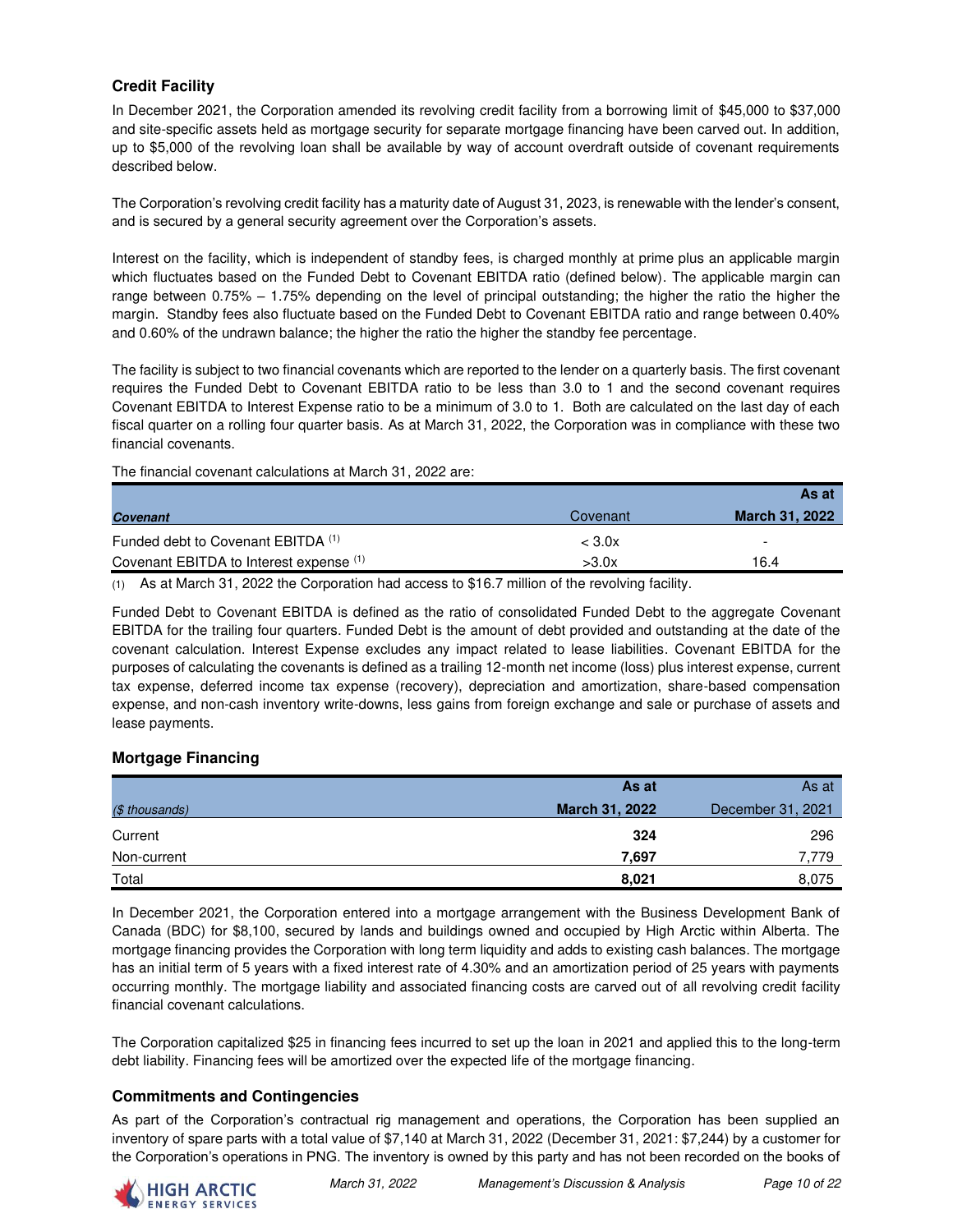High Arctic. At the end of the contract, the Corporation must make a payment to the customer equivalent to any inventory shortfall and return the balance of inventory on hand.

## **Outstanding Share Data**

The Corporation's authorized share capital consists of an unlimited number of common shares and an unlimited number of preferred shares. Directors, officers and certain employees have been granted stock options and incentive shares and units under the Corporation's approved equity compensation plans.

|                                       | <b>Three-months ended</b><br><b>March 31, 2022</b> |               |               | Year ended<br>December 31, 2021 |
|---------------------------------------|----------------------------------------------------|---------------|---------------|---------------------------------|
| Common shares issued and outstanding: | <b>Shares</b>                                      | <b>Amount</b> | <b>Shares</b> | Amount                          |
| Balance, beginning of period          | 48,733,145                                         | \$169,697     | 48,759,660    | \$169,220                       |
| Exercise of performance share units   |                                                    |               | 52,289        | 751                             |
| Normal course issuer bid              | ۰                                                  | ×.            | (78, 804)     | (274)                           |
|                                       | 48,733,145                                         | \$169,697     | 48,733,145    | \$169,697                       |
| Balance, end of period                |                                                    |               |               |                                 |

The common shares do not have a par value and all issued shares are fully paid.

On December 13, 2021, the Corporation received approval from the Toronto Stock Exchange to acquire for cancellation up to 2,420,531 common shares, representing approximately 10% of the Corporation's public float at the date of approval, under a Normal Course Issuer Bid ("NCIB"). The NCIB is valid for one year, commencing on December 15, 2021 and terminating on December 14, 2022. Pursuant to the NCIB no shares have been purchased and cancelled.

The Corporation's previous NCIB commenced on December 11, 2020 and terminated on December 10, 2021. Pursuant to this previous NCIB, in total 78,804 common shares were purchased and cancelled in 2021.

At March 31, 2022, 475,000 stock options were outstanding at an average exercise price of \$2.01 per share, as well as 1,128,579 units under the Corporation's Performance Share Unit Plan and 869,023 units under the Deferred Share Unit plan.

No further common shares have been issued from December 31, 2021 to the date of this MD&A.

# **Summary of Quarterly Results**

|                                                                                                   | 2022              |                   |                   | 2021              |                    |                     | 2020              |                    |
|---------------------------------------------------------------------------------------------------|-------------------|-------------------|-------------------|-------------------|--------------------|---------------------|-------------------|--------------------|
| $$$ thousands, except per<br>share)                                                               | Q1                | Q4                | Q <sub>3</sub>    | Q <sub>2</sub>    | Q <sub>1</sub>     | Q4                  | Q3                | Q2                 |
| Revenue                                                                                           | 28,696            | 23,644            | 18,654            | 16,377            | 17,767             | 16,584              | 18,529            | 16,109             |
| Adjusted EBITDA <sup>(1)(2)</sup>                                                                 | 2,884             | 1.836             | 1,412             | 796               | 874                | 1,154               | 3,476             | 1,147              |
| Net loss $(2)$<br>Per share – basic and diluted                                                   | (2,671)<br>(0.05) | (4,608)<br>(0.10) | (4,784)<br>(0.10) | (4,018)<br>(0.08) | (5, 197)<br>(0.11) | (11, 468)<br>(0.23) | (6,079)<br>(0.12) | (6, 145)<br>(0.13) |
| Cash provided by (used in)<br>operating activities<br>Funds provided by operations <sup>(1)</sup> | 300<br>2,243      | (3, 472)<br>.390  | 737<br>1.077      | 2,023<br>640      | (1,085)<br>590     | 2,389<br>859        | 1,192<br>2,357    | 7,678<br>871       |

The following is a summary of selected consolidated financial information of the Corporation for the last eight completed quarters:

(1) See "Non-IFRS Measures" on page 17<br>(2) Adjusted EBITDA and Net loss include (2) Adjusted EBITDA and Net loss includes the impact of wages subsidies (CEWS) and rent subsidies recorded during 2021and 2020

Revenue rose in Q1-2022 relative to Q4-2021 due to drilling services activity in PNG. Drilling in PNG was paused since Q2-2020 due to the impact of Covid-19 in the region. Coming out of the pandemic management has initiated discussion with customers to improve pricing in line with market conditions. The Corporation enters 2022 with higher global commodity prices as a result of global supply and demand imbalances, exacerbated by the direct effects of the crisis in Ukraine as well as the sanctions imposed on Russia by NATO nations and other OECD countries. Oil prices reached decade highs as a result, despite continued negative impacts globally from the pandemic. High Arctic's outlook is

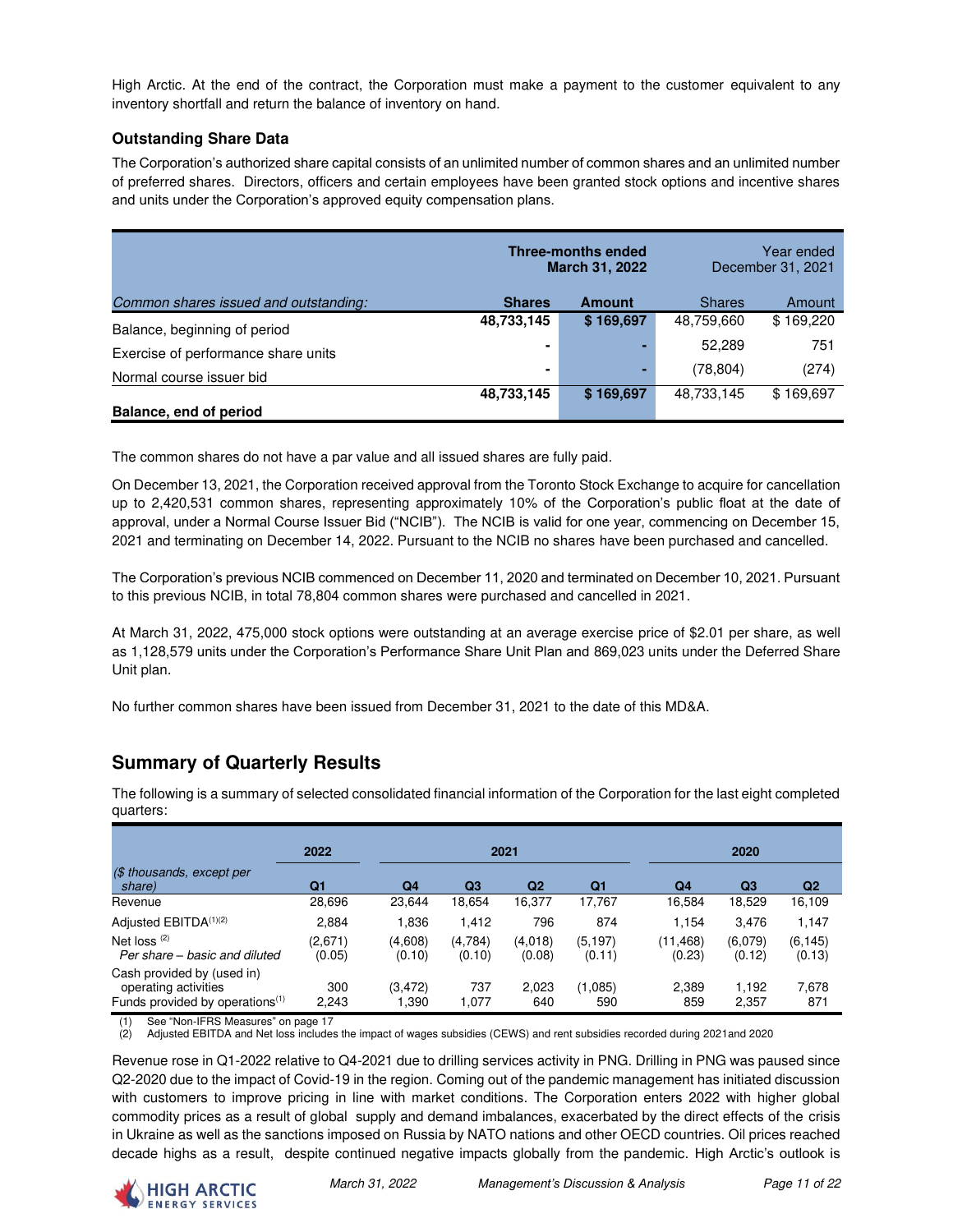encouraged by the recovery, and management anticipates improved activity in PNG looking forward through 2022 and beyond. Management also expects a more modest improvement in Canada due to ongoing labour shortages.

Seasonal conditions impact the Corporation's Canadian operations whereby frozen ground during the winter months tends to provide an optimal environment for drilling and many well servicing activities and consequently first quarter activity is typically the strongest. As warm weather returns in the spring, the winter's frost comes out of the ground rendering many secondary roads incapable of supporting the weight of heavy equipment until they have thoroughly dried out. This period is generally referred to as spring break-up.

Road bans, which are generally imposed in the spring, restrict the transportation of heavy equipment onto customer locations thus reducing demand for services in Canadian operations. Therefore, the second quarter is generally the weakest quarter of the year for the Corporation's operations in Canada.

# **Industry Indicators and Market Trends**

## **PNG**

The following table provides information for the last eight quarters to assist with the understanding of the PNG oilfield services industry and the effect that commodity prices have on industry activity levels. In addition, the Corporation's international financial results are impacted by fluctuations in the USD to CAD exchange rate.

|                                             | 2022  | 2021           |       |                | 2020 |      |      |       |
|---------------------------------------------|-------|----------------|-------|----------------|------|------|------|-------|
|                                             | Q1    | Q <sub>4</sub> | Q3    | Q <sub>2</sub> | Q1   | Q4   | Q3   | Q2    |
| Oil and natural gas prices                  |       |                |       |                |      |      |      |       |
| (Averages for each period):                 |       |                |       |                |      |      |      |       |
| Brent Crude Oil (USD \$/bbl) <sup>(1)</sup> | 97    | 80             | 73    | 69             | 61   | 45   | 43   | 33    |
| Japan LNG (USD \$/mmbtu) <sup>(2)</sup>     | 16.57 | 13.47          | 11.68 | 8.75           | 9.60 | 6.65 | 6.82 | 10.07 |
| \$ USD/CAD exchange rate <sup>(1)</sup>     | .25   | .26            | 1.26  | 1.23           | 1.27 | 1.30 | 1.33 | 1.38  |

(1) Source: Sproule (2) Source: YCharts

The Corporation's PNG activity has historically been based on longer term, USD denominated contracts and therefore is less affected over the short-term volatility in oil and gas prices. The USD/CAD exchange rate was lower in Q1-2022 which has had a negative impact on the Corporation's financial results.

Activity levels for the Corporation's major customers in PNG are less dependent on short term fluctuations in oil and gas prices and instead are based on medium and long-term decisions, particularly with their significant interest in large scale LNG projects both on-stream and in-development.

Pricing for oil and natural gas production in PNG is generally tied to world prices such as Brent Crude and Japan LNG, which have rebounded strongly.

In Q1-2022, the Brent Crude Oil price average increased to USD \$97/bbl. Japan LNG prices continued to climb in Q1- 2022 with average prices breaching USD \$16/mmbtu in the quarter, and spot prices regularly exceeding \$35/mmbtu.

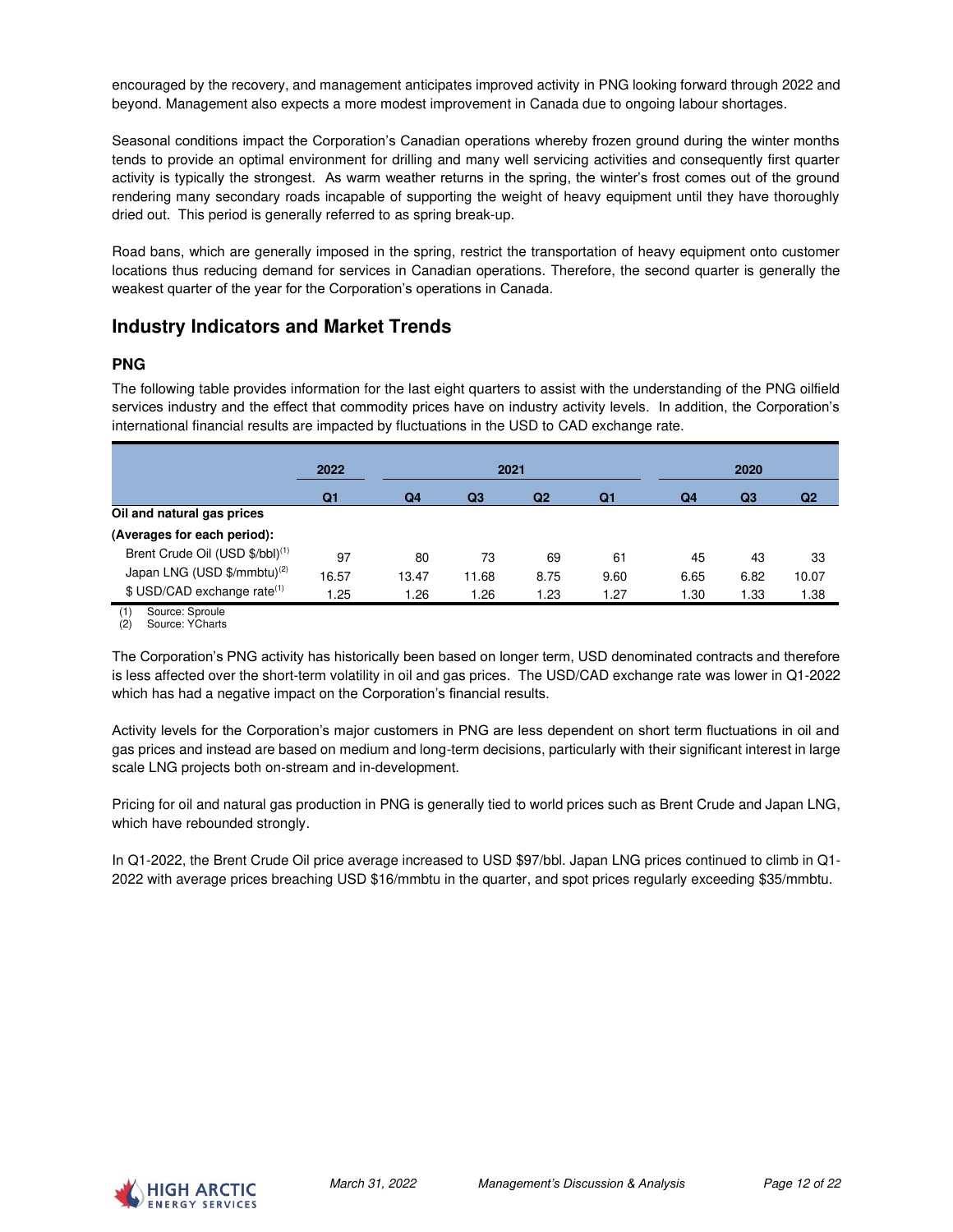## **Canada**

The following table provides information for the last eight quarters to assist with the understanding of the Canadian oilfield services industry and the effect that commodity prices have on industry activity levels.

|                                                   | 2022           | 2021           |                |                | 2020           |      |                |                |
|---------------------------------------------------|----------------|----------------|----------------|----------------|----------------|------|----------------|----------------|
|                                                   | Q <sub>1</sub> | Q <sub>4</sub> | Q <sub>3</sub> | Q <sub>2</sub> | Q <sub>1</sub> | Q4   | Q <sub>3</sub> | Q <sub>2</sub> |
| Oil and natural gas prices                        |                |                |                |                |                |      |                |                |
| (\$ Average for each the period):                 |                |                |                |                |                |      |                |                |
| West Texas Intermediate                           |                |                |                |                |                |      |                |                |
| $("WTI") (USD $/bbI)^{(1)}$                       | 94             | 77             | 71             | 66             | 58             | 39   | 41             | 28             |
| West Canada Select ("WCS")                        |                |                |                |                |                |      |                |                |
| $(CAD $/bb1)$ <sup>(1)</sup>                      | 101            | 79             | 72             | 67             | 57             | 36   | 42             | 22             |
| Canadian Light Sweet Oil                          |                |                |                |                |                |      |                |                |
| ("CLS") (CAD \$/bb1) <sup>(1)</sup>               | 118            | 92             | 84             | 76             | 69             | 45   | 49             | 31             |
| AECO (CAD \$/MMbtu) <sup>(1)</sup>                | 4.77           | 4.74           | 3.75           | 3.07           | 3.13           | 2.65 | 2.27           | 2.00           |
| Other industry indicators:                        |                |                |                |                |                |      |                |                |
| Avg service rig utilization rates $(2)$           | 48%            | 42%            | 38%            | 29%            | 39%            | 31%  | 22%            | 10%            |
| Avg drilling rig utilization rates <sup>(2)</sup> | 51%            | 41%            | 39%            | 24%            | 27%            | 16%  | 9%             | 4%             |

(1) Source: Sproule

(2) Source: utilization rates CAOEC

In Q1-2022, WTI, WCS and CLS average prices continued to rally, with average oil prices increasing for five consecutive quarters. The above trend increases this quarter has been driven by the consequences of the crisis in Ukraine and OPEC's determination to stick to planned 400,000 bbl/d increases per month, despite calls from the US and other governments to increase production further.

In Canada, industry activity has continued to pick up in Q1-2022, both consistent with seasonal cycles and in response to the high commodity prices and demand increase. Long-term, Canada continues to be constrained by the lack of take away pipeline capacity, and lower exploration and production company investment confidence, under the policies of governments in the US and Canada. The development of additional pathways to market, and a shift in political focus from energy transition to energy security may combine to provide a sustainable positive counterpoint.

# **Financial Risk Management**

### **Financial and other risks**

The Corporation is exposed to financial risks arising from its financial assets and liabilities. This includes the risk associated with the developments relating to Covid-19. Pandemic and/or endemic risk is the risk that operations and/or administration are forced to run at less than full capacity due to an absence or reduction of members of the workforce, either through forced closures by government both within countries and across national borders, by internally imposed rotational schedules and/or quarantine or illness of the workforce. Further, cyber-security risks increase as employees work from home. Such restrictions could significantly impact the ability for the Corporation to operate, and therefore impact financial results.

### **Market and other related risk**

Market risk is the risk that the fair value or future cash flows of financial assets or liabilities will fluctuate due to movements in market rates of:

### **a) Interest rate risk**

Interest rate risk is the risk that the value of a financial instrument will fluctuate as a result of changes in market interest rates. The Corporation is exposed to interest rate risk as long-term debt includes a floating rate credit facility and fluctuates in response to changes in the prime interest rates. Long-term debt also includes mortgage financing with a fixed rate term subject to renewal interest rate changes. The Corporation had no risk management contracts that would be affected by interest rates in place on March 31, 2022.

### **b) Commodity price risk**

Commodity price risk is the risk that the Corporation's future cash flows will fluctuate due to changes in demand for High Arctic's services, where almost all the Corporation's customers are oil and gas producers. High Arctic's customer's activity and strategic decisions are impacted by the fluctuations of oil and gas pricing.

These prices are sensitive to not only the relationship between the Canadian and US dollar, but more importantly

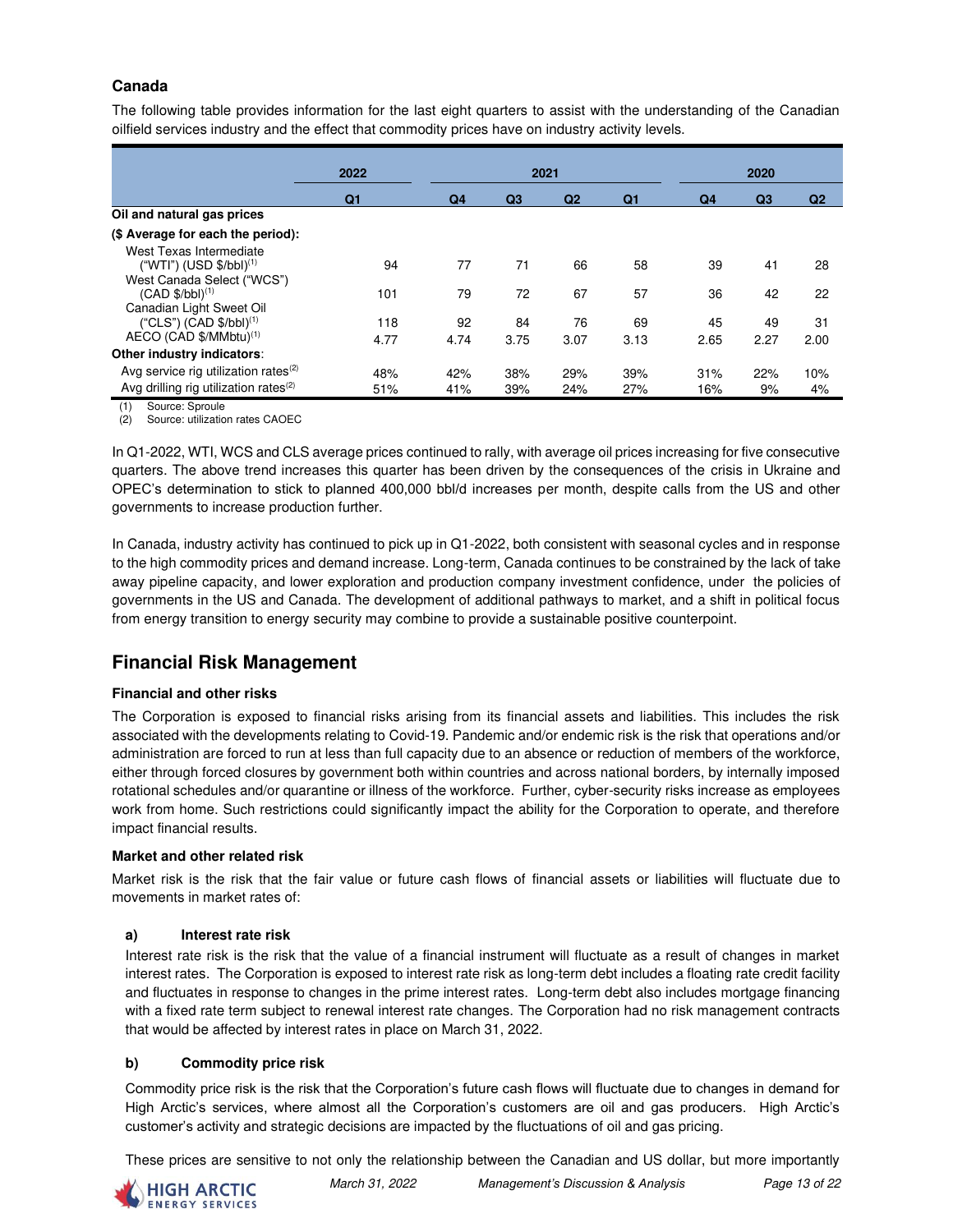local, regional and world economic events. This includes implications from declining oil demand and over supply, climate change driven transitions to lower emission energy sources, the crisis in Ukraine, geopolitical events impacting security of supply, the current Covid-19 pandemic which creates a scenario of both downward and fluctuating price pressure as well as the implications of changes to government and government policy including the policy directions that will be taken by the current US President and ongoing negotiations in PNG to build LNG expansion with industry.

While the Corporation recognizes it will be impacted by these risks, the Corporation also strongly believes that there is a significant role for the energy services industry in the current, transitionary, and future phases of energy industry changes.

The Corporation had no risk management contracts that would be affected by commodity prices in place at March 31, 2022.

### **Foreign currency risk and PNG foreign currency restrictions**

Foreign currency risk is the risk that a variation in the exchange rate between Canadian and foreign currencies will affect the Corporation's results. The Corporation has exposure to US dollar ("**USD**") fluctuations and other currencies such as the PNG Kina ("**PGK**") through its international operations. As a result, the Corporation is exposed to foreign exchange gains and losses through the settlement of foreign currency denominated transactions, which is recorded in net earnings (loss), as well as the conversion of the Corporation's subsidiaries with functional currencies other than CAD, into CAD for financial reporting presentation purposes, which is recorded as part of other comprehensive income (loss) within shareholders' equity.

The majority of the Corporation's international revenue and expenses are effectively transacted in USD and the Corporation does not actively engage in foreign currency hedging. For the three-month period ended March 31, 2022, a \$0.10 cent change in the exchange rate of the Canadian dollar relative to the USD would have resulted in a change to the net loss amounting to \$335 as a result of changes in foreign exchange (2021: \$228).

The average CAD to USD exchange rate for the Quarter was \$1.27 compared to \$1.27 during Q1-2021. As at March 31, 2022, the CAD to USD exchange rate was \$1.25 versus \$1.26 as at December 31, 2021.

The impact of exchange rates for the Quarter resulted collectively in a \$28 foreign exchange gain (Q1-2021 - \$35 loss) being recorded in the statements of earnings (loss) on various foreign currency denominated transactions and on the translation of foreign denominated monetary assets and liabilities.

The Corporation's ability to repatriate funds from PNG is controlled by the PNG government through their central bank. There are currently several monetary and currency exchange control measures in PNG that can impact the ability to repatriate funds, as well as establish requirements to transact in the PGK.

As at March 31, 2022 USD \$1,031 (December 31, 2021 – USD \$384) was on deposit with a large international bank in PNG. The Bank of PNG ("**BPNG**") has provided approval for High Arctic to maintain a USD bank account in accordance with the BPNG currency regulations.

The Corporation has historically received approval from the BPNG for most of its drilling services contracts with its key customers in PNG to be denominated and settled in USD. However, if such approval is withdrawn in the future, or new contracts do not receive BPNG approval, funds may be converted into PGK and the Corporation would be required to access the foreign currency market in PNG to meet its foreign currency obligations, thus exposing the Corporation to greater foreign exchange exposure for the PGK.

The BPNG currency regulations also limit the amount of foreign currency that companies can maintain to meet their forecasted three-month cash flow requirements, with excess funds required to be held in PGK. While no significant issues have been experienced to date, there is no guarantee such restrictions will not exist or will not impact the Corporation's ability to transact or repatriate funds.

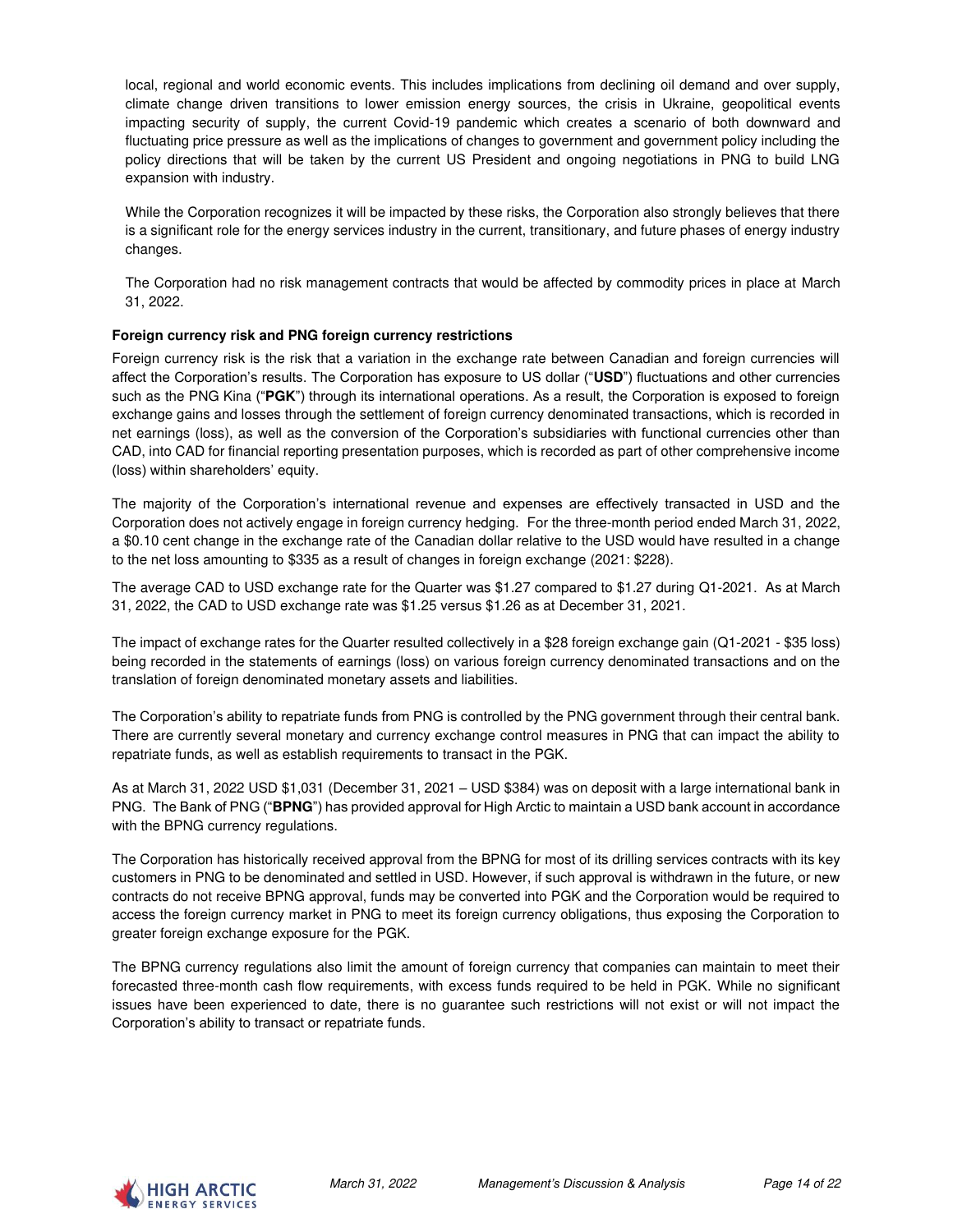The Corporation's financial instruments have the following foreign exchange exposure at March 31, 2022:

| (\$ thousands)                           | USD <sup>(1)</sup> | $P G K$ <sup>(2)</sup> | Australian<br><b>Dollars</b><br>("AUD") $(3)$ |
|------------------------------------------|--------------------|------------------------|-----------------------------------------------|
| Cash                                     | 1,985              | 1.778                  | 259                                           |
| Accounts receivable                      | 2,933              | 26.967                 | 5                                             |
| Accounts payable and accrued liabilities | (1, 146)           | (17.389)               | (664)                                         |
| Total – Canadian Dollars                 | 3.772              | 11.356                 | (400)                                         |

(1) As at March 31, 2022, one USD was equivalent to 1.25 CAD.<br>
(2) As at March 31, 2022, one PGK was equivalent to 0.36 CAD.<br>
(3) As at March 31, 2022, one AUD was equivalent to 0.94 CAD.

As at March 31, 2022, one PGK was equivalent to 0.36 CAD.

As at March 31, 2022, one AUD was equivalent to 0.94 CAD.

#### **Credit risk, customers and economic dependence**

Credit risk is the risk of a financial loss occurring as a result of a default by a counter party on its obligation to the Corporation. The Corporation's financial instruments that are exposed to credit risk consist primarily of accounts receivable and cash balances held in banks. The Corporation mitigates credit risk by regularly monitoring its accounts receivable position and depositing cash in properly capitalized banks. The Corporation also institutes credit reviews prior to commencement of contractual arrangements.

The Corporation's accounts receivable is predominantly with customers who explore for and develop petroleum reserves and are subject to industry credit risk consistent with the industry. The Corporation assesses the credit worthiness of its customers on an ongoing basis and monitors the amount and age of balances outstanding.

In providing for expected credit losses ("ECL"), the Corporation uses the historical default rates within the industry between investment grade and non-investment grade customers as well as forward looking information to determine the appropriate loss allowance provision.

The net carrying amount of accounts receivable represents the estimated maximum credit exposure on the accounts receivable balance. The Corporation has a wide range of customers comprised of small independent, intermediate and large multinational oil and gas producers. Notwithstanding its large customer base, the Corporation provides services to 3 large multinational/regional customers who individually accounted for greater than 10% of its consolidated revenues during the three-months period ended March 31, 2022 with sales of \$7,789, \$4,574, and \$2,983, respectively (2021: four customers with revenues of \$4,206, \$2,435, \$2,277 and \$2,073, respectively).

As at March 31, 2022, these 3 customers represented a total of \$12,545 or 51% of outstanding accounts receivable (December 31, 2021: two customers represented a total of \$2,737 or 13% of outstanding accounts receivable).

| $($$ thousands)                      | As at March 31, 2022 | As at December 31, 2021 |
|--------------------------------------|----------------------|-------------------------|
| Less than 31 days                    | 13,036               | 11,803                  |
| 31 to 60 days                        | 10,366               | 6,415                   |
| 61 to 90 days                        | 719                  | 2,522                   |
| Greater than 90 days                 | 863                  | 675                     |
| Provision for expected credit losses | (614)                | (701)                   |
| Total                                | 24,370               | 20,714                  |

The aging of the Corporation's accounts receivable is as follows:

#### **Liquidity Risk**

Liquidity risk is the risk that the Corporation will not be able to meet its financial obligations as they fall due. The Corporation's approach to managing liquidity is to ensure, as far as possible, that it will always have sufficient liquidity to meet its liabilities when due.

Liquidity risk is currently being impacted by uncertainty within capital markets given the Covid-19 pandemic on global economies, economic recession possibilities, geopolitical events, contraction of available capital and reliance on continued fiscal stimulus by governments around the world.

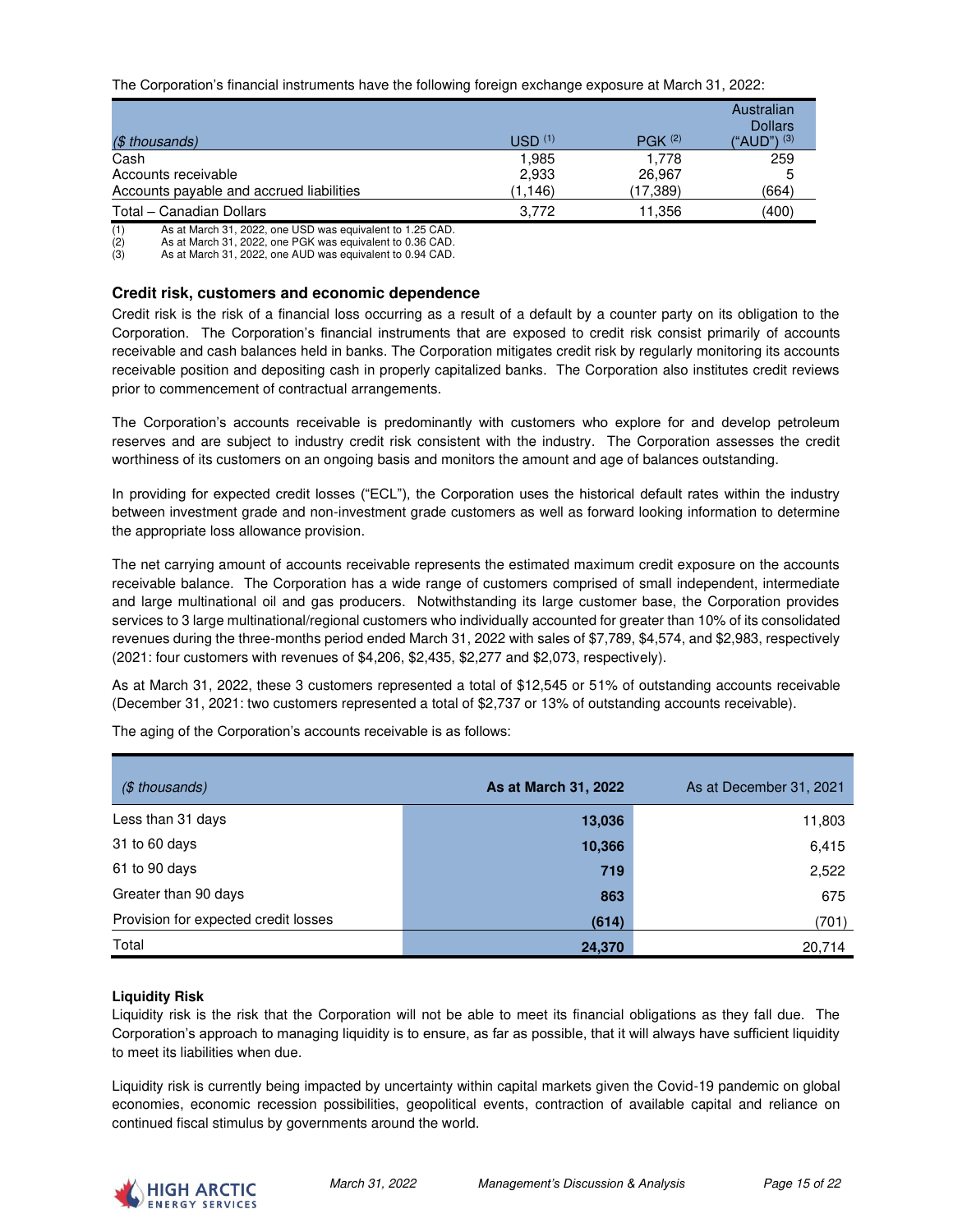The Corporation's processes for managing liquidity risk include preparing and monitoring capital and operating budgets, working capital management, coordinating and authorizing project expenditures, authorization of contractual agreements, managing compliance to debt finance agreements, and remaining attentive to the relationship with High Arctic's lender. The Corporation seeks to manage its financing based on the results of these processes.

Further, the Corporation currently has up to \$37,000 in remaining availability under its credit facility, subject to the bank stipulated margin requirement, to enable execution of strategic direction, see "Credit Facility" section of this MD&A for calculation of the credit facility ratio requirements.

# **Critical Accounting Judgements and Estimates**

Information on the Corporation's critical accounting judgements and estimates can be found in Note 2 Basis of Presentation - Critical Accounting Judgements and Estimates in the annual audited consolidated financial statements for the year ended December 31, 2021.

Impacts of the Covid-19 pandemic described in "Global Developments and High Arctic's Strategic Objectives" section of the 2021 annual MD&A, as well as emissions, carbon and other regulations impacting climate and climate related matters are constantly evolving. With respect to Environmental Social Governance (ESG) and climate reporting, the International Sustainability Standards Board has issued a IFRS Sustainability Disclosure Standard with the aim to develop sustainability disclosure standards that are globally consistent, comparable and reliable. In addition, the Canadian Securities Administrators have issued a proposed national instrument 51-107 Disclosure of Climate-related Matters. The cost to comply with these standards, and others that may be developed, has not yet been quantified.

There remains significant uncertainty around the expected policies to be enforced by large governmental bodies in regard to oil and gas production. While the recovery trend is encouraging and a continuing focus on supply balance for oil and gas producers is warranted, there are significant headwinds surrounding policies to meet climate change emission targets.

These political and pandemic developments impact High Arctic as the Corporation pursues its strategy and allocates resources to support its principal markets in Canada driven by customers' oil and natural gas production and in PNG where its customers are restarting drilling operations, and new LNG supply is being contemplated. In addition, the global focus to address climate change has created a rotation of investment capital away from the oil and gas industry in certain markets with the potential to increase High Arctic's cost of capital and reduce access to growth funding. The direct and indirect costs of climate change relating to High Arctic and its customers is uncertain. Climate change may have an adverse impact on High Arctic and its customers, and creates uncertainty surrounding the estimated useful life and impairment of property and equipment.

At March 31, 2022, High Arctic determined that no indicators of impairment existed within the Corporation's CGUs.

# **Disclosure Controls and Procedures ("DC&P") and Internal Controls over Financial Reporting ("ICFR")**

As at March 31, 2022, an evaluation of the effectiveness of High Arctic's DC&P as defined under the rules adopted by the Canadian securities regulatory authorities was carried out under the supervision and with the participation of management, including the Chief Executive Officer ("**CEO**") and the Chief Financial Officer ("**CFO**"). Based on this evaluation, the CEO and CFO concluded that as at March 31, 2022, the design and operation of the Corporation's DC&P was effective.

ICFR is a process designed by or under the supervision of management and effected by the Board, management and other personnel to provide reasonable assurance regarding the reliability of financial reporting and preparation of consolidated financial statements for external purposes in accordance with IFRS. Management is responsible for establishing and maintaining adequate ICFR, which no matter how well designed, has inherent limitations and can provide only reasonably assurance with respect to the preparation and fair presentation of published financial statements. Under the supervision and with the participation of the CEO and CFO, management conducted an evaluation of the effectiveness of its ICFR as at March 31, 2022.

Based on this evaluation, the CEO and CFO concluded that as at March 31, 2022, High Arctic's ICFR was effective. The Internal Control – Integrated Framework (2013) as issued by the Committee of Sponsoring Organizations of the Treadway Commission was utilized for this purpose. As at March 31, 2022 there was no change in our ICFR that materially affected or is reasonably likely to materially affect our ICFR.

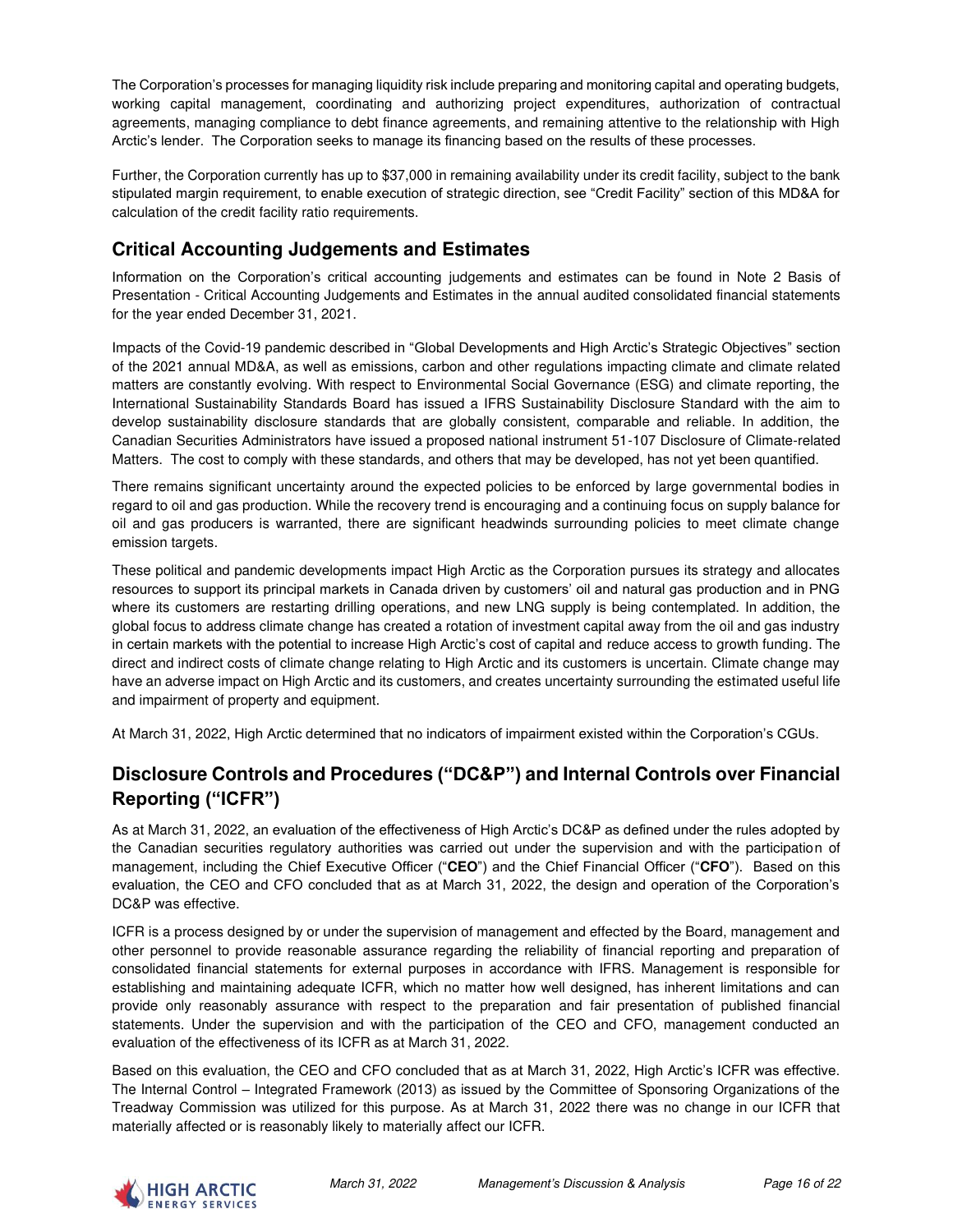# **Business Risks and Uncertainties**

In addition to the financial risks discussed above under "Financial Risk Management", below under "Forward Looking Statements" and elsewhere in this MD&A, High Arctic is exposed to a number of business risks and uncertainties that could have a material impact on the Corporation. Readers of the Corporation's MD&A should carefully consider the risks described under the heading "Risk Factors" in the Corporation's December 31, 2021 AIF, which are specifically incorporated by reference herein. The AIF is available on SEDAR at [www.sedar.com,](http://www.sedar.com/) copies of which can be obtained on request, from the Corporation.

## **Non-IFRS Measures**

This MD&A contains references to certain financial measures that do not have a standardized meaning prescribed by IFRS and may not be comparable to the same or similar measures used by other companies. High Arctic uses these financial measures to assess performance and believes these measures provide useful supplemental information to shareholders and investors.

These financial measures are computed on a consistent basis for each reporting period and include the following:

### **Earnings before interest, taxes, depreciation and amortization ("EBITDA")**

EBITDA is a non-IFRS financial measure that does not have a standardized meaning under IFRS and therefore may not be comparable to similar measures presented by other entities. EBITDA is defined as net loss adjusted for income taxes, interest and finance expense, and depreciation. Management believes that, in addition to net loss reported in the consolidated statements of loss and comprehensive loss, EBITDA is a useful supplemental measure of the Corporation's performance prior to consideration of how operations are financed or how results are taxed or how depreciation and amortization affects results. EBITDA is not intended to represent or be construed as an alternative to net earnings (loss) calculated in accordance with IFRS. Note that EBITDA is inclusive of government wage subsidies and rental subsidies recorded. Refer to table in Adjusted EBITDA below that provides a reconciliation of net earnings (loss), as disclosed in the consolidated statements of loss and comprehensive loss, to EBITDA.

### **Covenant EBITDA for purposes of long-term debt covenants**

Covenant EBITDA, as defined in High Arctic's revolving loan facility agreement, is used in determining the Corporation's compliance with its covenants. Covenant EBITDA is defined as the trailing 12-month net income (loss) plus interest expense, current tax expense, depreciation, amortization, deferred income tax expense (recovery), share based compensation expense, foreign exchange loss, and non-cash inventory write-downs, less lease liability payments, and gains from foreign exchange and sale or purchase of assets. Interest expense excludes any impact of IFRS 16. Note that Covenant EBITDA for purposes of long-term debt covenants is inclusive of CEWS and rental subsidies recorded.

### **Adjusted EBITDA**

Adjusted EBITDA is a non-IFRS financial measure that does not have a standardized meaning under IFRS and therefore may not be comparable to similar measures presented by other entities. Adjusted EBITDA is defined based on EBITDA (as defined above) prior to the effect of share-based compensation, gains or losses on sales or purchases of assets or investments, business acquisition costs, impairment charges, other costs related to consolidating facilities, excess of insurance proceeds over costs and foreign exchange gains or losses. Note that adjusted EBITDA is inclusive of CEWS, and rental subsidies recorded.

Management believes the addback for these items provides a more comparable measure of the Corporation's operational financial performance between periods. Adjusted EBITDA as presented is not intended to represent or be construed as an alternative to net earnings (loss) in accordance with IFRS.

The following table provides a quantitative reconciliation of consolidated net earnings (loss), as disclosed in the consolidated statements of loss and comprehensive loss, to EBITDA and Adjusted EBITDA for the three-months ended March 31, 2022 and 2021:

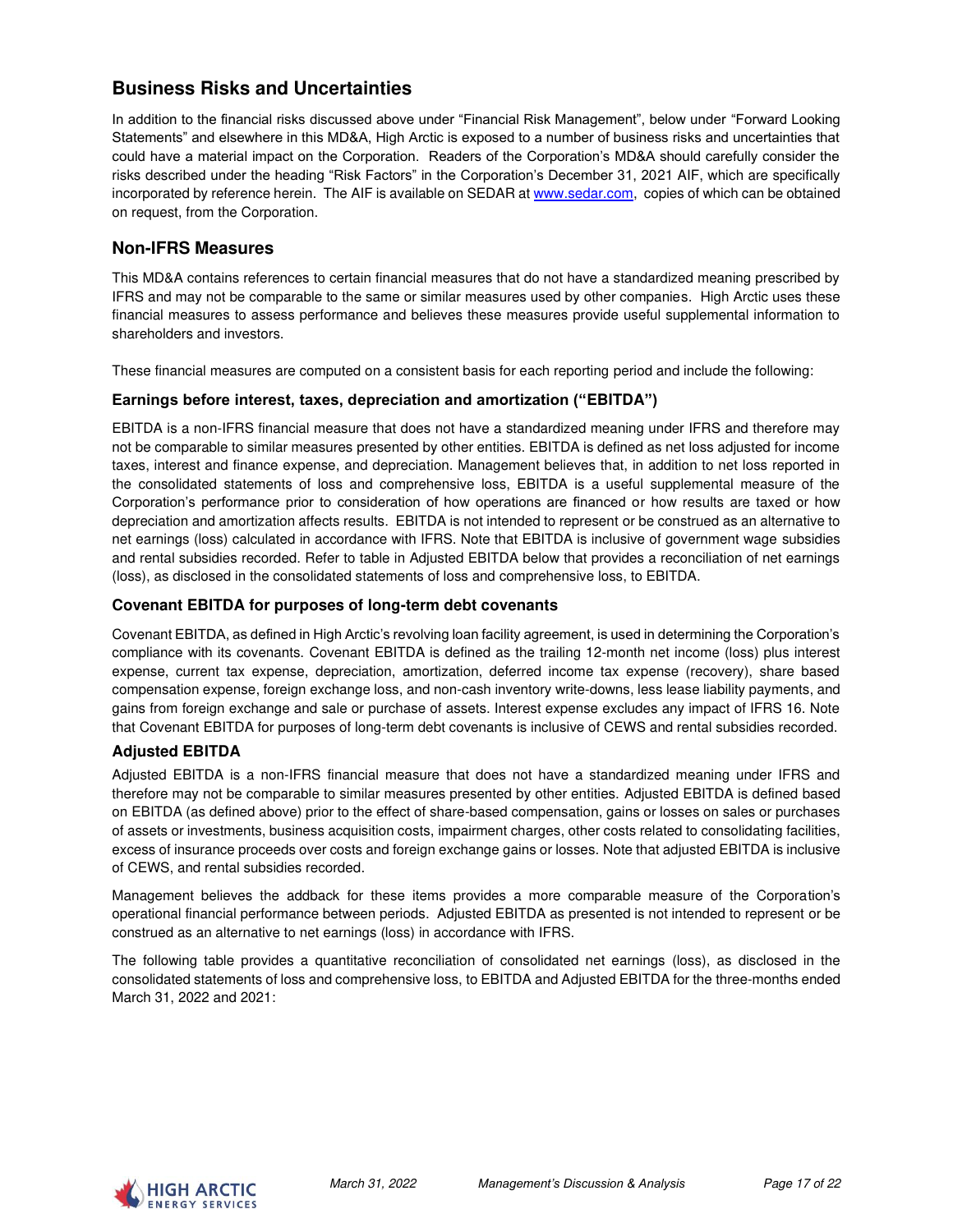|                                        | <b>Three-months ended March 31</b> |          |  |
|----------------------------------------|------------------------------------|----------|--|
| $($$ thousands)                        | 2022                               | 2021     |  |
| <b>Net loss</b>                        | (2,671)                            | (5, 197) |  |
| Add:                                   |                                    |          |  |
| Interest and finance expense           | 225                                | 216      |  |
| Income tax (recovery) expense          | (174)                              | (735)    |  |
| Depreciation                           | 5,564                              | 6,924    |  |
| <b>EBITDA</b>                          | 2,944                              | 1,208    |  |
| Adjustments to EBITDA:                 |                                    |          |  |
| Share-based compensation               | 138                                | 95       |  |
| Investment income                      | (93)                               |          |  |
| Gain on sale of property and equipment | (77)                               | (464)    |  |
| Foreign exchange gain                  | (28)                               | 35       |  |
| <b>Adjusted EBITDA</b>                 | 2,884                              | 874      |  |

### **Oilfield services operating margin**

Oilfield services operating margin is a non-IFRS financial measure that does not have a standardized meaning under IFRS and therefore may not be comparable to similar measures presented by other entities. Oilfield services operating margin is used by management to analyze overall operating performance. Management believes this non-IFRS financial measure provides useful information to investors and others in understating the Corporation's operating performance. Oilfield services operating margin is calculated as revenue less oilfield services expense. Oilfield services operating margin as presented is not intended to represent or be construed as an alternative to revenue or net earnings (loss) in accordance with IFRS.

### **Oilfield services operating margin %**

Oilfield services operating margin % is a non-IFRS measure in line with oilfield services operating margin discussed above. Oilfield services operating margin % is used by management to analyze overall operating performance. Oilfield services operating margin % is calculated as oilfield services operating margin divided by revenue.

|                                        | <b>Three-months ended March 31</b> |        |
|----------------------------------------|------------------------------------|--------|
| (\$ thousands, unless otherwise noted) | 2022                               | 2021   |
| Revenue                                | 28,696                             | 17,767 |
| Less:                                  |                                    |        |
| Oilfield services expense              | 23,386                             | 14,405 |
| Oilfield services operating margin     | 5,310                              | 3,362  |
| Oilfield services operating margin %   | 18.5%                              | 18.9%  |

The following table provides a quantitative calculation of oilfield services operating margin and %:

### **Operating loss**

Operating loss is a non-IFRS financial measure that does not have a standardized meaning under IFRS and therefore may not be comparable to similar measures presented by other entities. Operating loss is used by management to analyze overall operating performance. Management believes this non-IFRS financial measure provides useful information to investors and others in understating the Corporation's operating performance. Operating loss is calculated as revenue less oilfield services expense, general and administrative expense, depreciation, and sharebased compensation. Operating loss as presented is not intended to represent or be construed as an alternative to revenue or net earnings (loss) or other measures of financial performance calculated in accordance with IFRS. The table disclosed below provides a quantitative reconciliation of revenue, as disclosed in the consolidated statements of loss and comprehensive loss, to operating loss for the three-months March 31, 2022 and 2021:

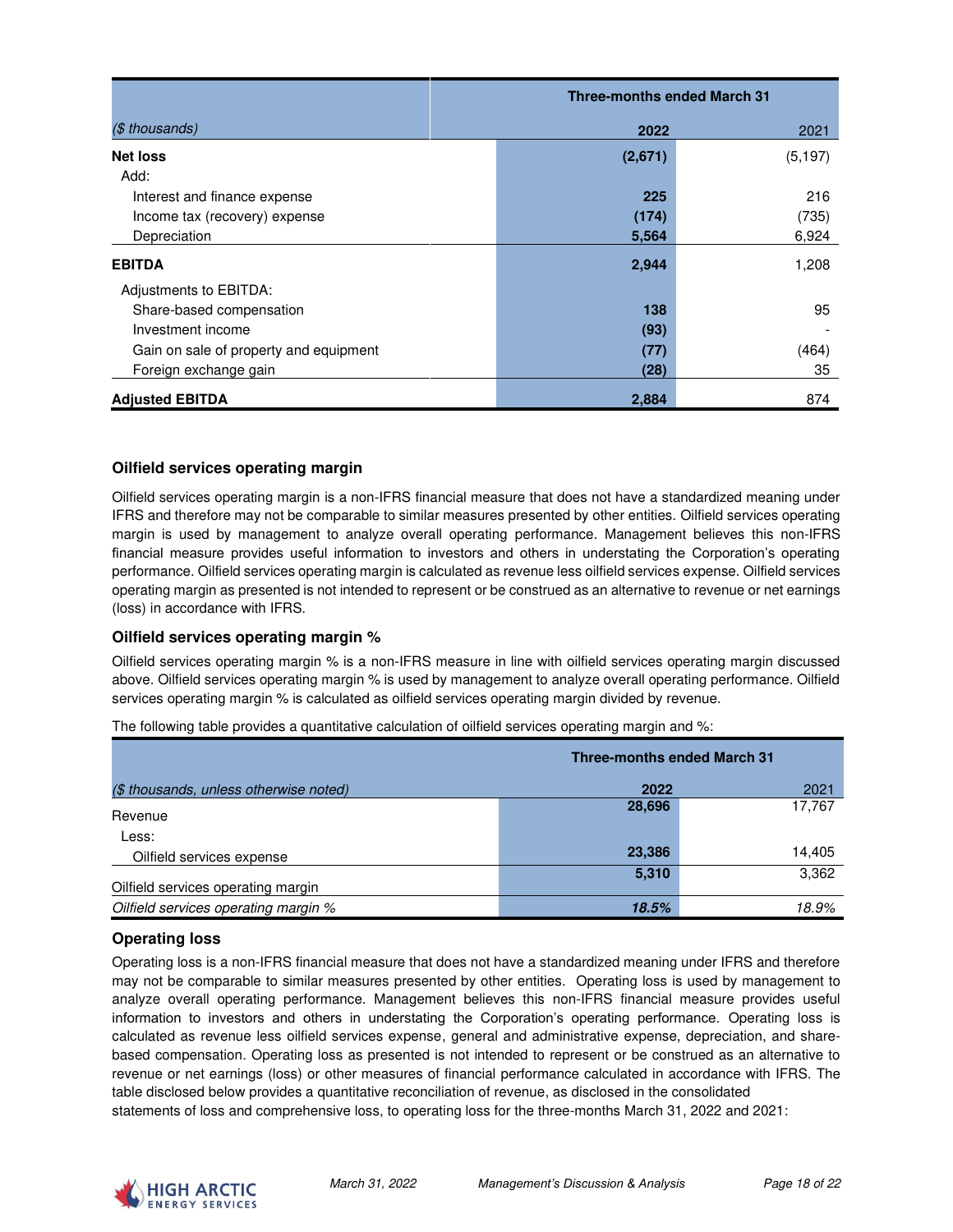|                                    | <b>Three-months ended</b><br><b>March 31</b> |          |  |
|------------------------------------|----------------------------------------------|----------|--|
| (\$ thousands)                     | 2022                                         | 2021     |  |
| Revenue                            | 28,696                                       | 17,767   |  |
| Less:                              |                                              |          |  |
| Oilfield services expense          | 23,386                                       | 14,405   |  |
| General and administrative expense | 2,426                                        | 2,488    |  |
| Depreciation                       | 5,564                                        | 6,924    |  |
| Share-based compensation           | 138                                          | 95       |  |
| <b>Operating loss</b>              | (2, 818)                                     | (6, 145) |  |

### **Percentage of revenue**

Certain figures are stated as a percentage of revenue and are used by management to analyze individual components of expenses to evaluate the Corporation's performance from prior periods and to compare its performance to other companies.

### **Funds provided from operations**

Funds provided from operations is a non-IFRS financial measure that does not have a standardized meaning under IFRS and therefore may not be comparable to similar measures presented by other entities. Funds provided from operations is defined as net cash (used in) provided from operating activities adjusted for changes in non-cash working capital. Management believes that, in addition to net cash generated from operating activities as reported in the consolidated statements of cash flows, cash provided by operating activities before changes in non-cash working capital adjustments ("**funds provided from operations**") is a useful supplemental measure as it provides an indication of the funds generated by High Arctic's principal business activities prior to consideration of changes in items of working capital.

This measure is not intended to represent or be construed as an alternative to net cash generated from operating activities as calculated in accordance with IFRS.

The following tables provide a quantitative reconciliation of net cash (used in) generated from operating activities, as disclosed in the consolidated statements of cash flows, to funds provided from operations for the three-months March 31, 2022 and 2021:

|                                                         | <b>Three-months ended March 31</b> |                   |  |
|---------------------------------------------------------|------------------------------------|-------------------|--|
| $($$ thousands)                                         | March 31, 2022                     | December 31, 2021 |  |
| Net cash generated from operating activities            | 300                                | (1,085)           |  |
| Less:<br>Changes in non-cash working capital balances - |                                    |                   |  |
| operating                                               | (1, 943)                           | (1,675)           |  |
| <b>Funds provided from operations</b>                   | 2,243                              | 590               |  |

### **Working capital**

Working capital is a non-IFRS financial measure that does not have a standardized meaning under IFRS and therefore may not be comparable to similar measures presented by other entities. Working capital is used by management as another measure to analyze the operating liquidity available to the Corporation. It is defined as current assets less current liabilities. Working capital ratio is defined as current assets dividend by current liabilities. This measure is not intended to represent or be construed as an alternative to current assets as calculated in accordance with IFRS.

The following tables provide a quantitative reconciliation of current assets, as disclosed in the consolidated statements of financial position, to working capital as at March 31, 2022 and December 31, 2021:

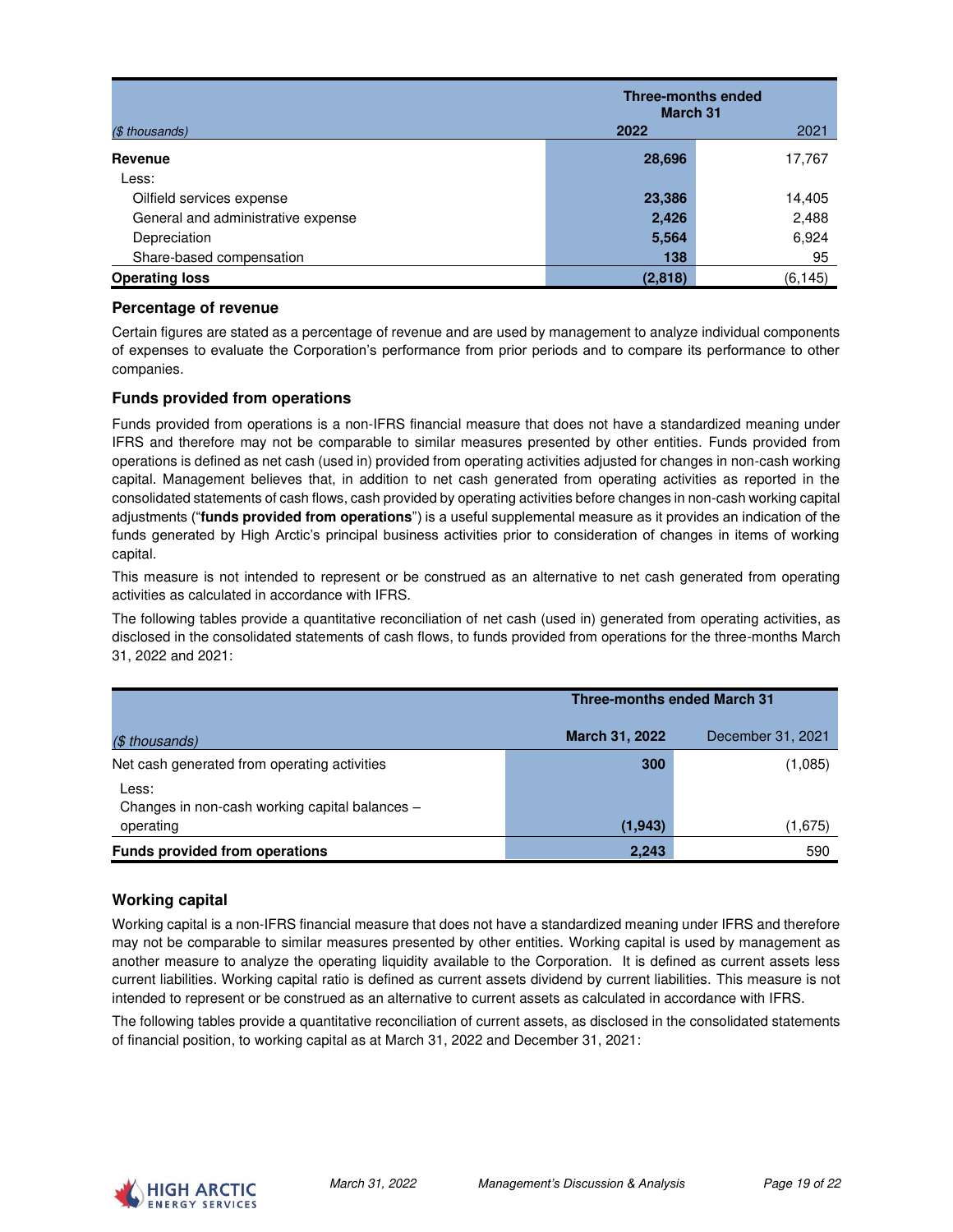|                            | As at          |                   |  |
|----------------------------|----------------|-------------------|--|
| $($$ thousands)            | March 31, 2022 | December 31, 2021 |  |
| Current assets             | 46,992         | 45,132            |  |
| Less:                      |                |                   |  |
| <b>Current liabilities</b> | (16, 343)      | (15, 408)         |  |
| <b>Working capital</b>     | 30,649         | 29,724            |  |
| Working capital ratio      | 2.9:1          | 2.9:1             |  |

## **Total long-term financial liabilities, excluding long-term debt**

Total long-term financial liabilities, excluding long-term debt is a non-IFRS financial measure that does not have a standardized meaning under IFRS and therefore may not be comparable to similar measures presented by other entities. Total long-term financial liabilities, excluding long-term debt is used by management as another measure to analyze the operating liquidity and total commitments the Corporation has outstanding. It is defined as total non-current liabilities less long-term debt.

The following tables provide a quantitative reconciliation of non-current liabilities, as disclosed in the consolidated statements of financial position, to total long-term financial liabilities, excluding long-term debt as at March 31, 2022 and December 31, 2021:

|                                                                    | As at          |                   |  |
|--------------------------------------------------------------------|----------------|-------------------|--|
| (\$ thousands)                                                     | March 31, 2022 | December 31, 2021 |  |
| Long-term debt                                                     | 7,697          | 7,779             |  |
| Lease liability                                                    | 7,311          | 7,364             |  |
| Deferred tax liability                                             | 5,291          | 6,050             |  |
| <b>Total non-current liabilities</b>                               | 20,299         | 21,193            |  |
| Less:                                                              |                |                   |  |
| Long-term debt                                                     | (7,697)        | (7,779)           |  |
| Total long-term financial liabilities,<br>excluding long-term debt | 12,602         | 13,414            |  |

### **Net cash**

Net cash is a non-IFRS financial measure that does not have a standardized meaning under IFRS and therefore may not be comparable to similar measures presented by other entities. Net cash is used by management to analyze the amount by which cash and cash equivalents (if applicable) exceed the total amount of long-term debt and bank indebtedness, or vice versa.

The amount, if any, is defined as cash and cash equivalents less total long-term debt.

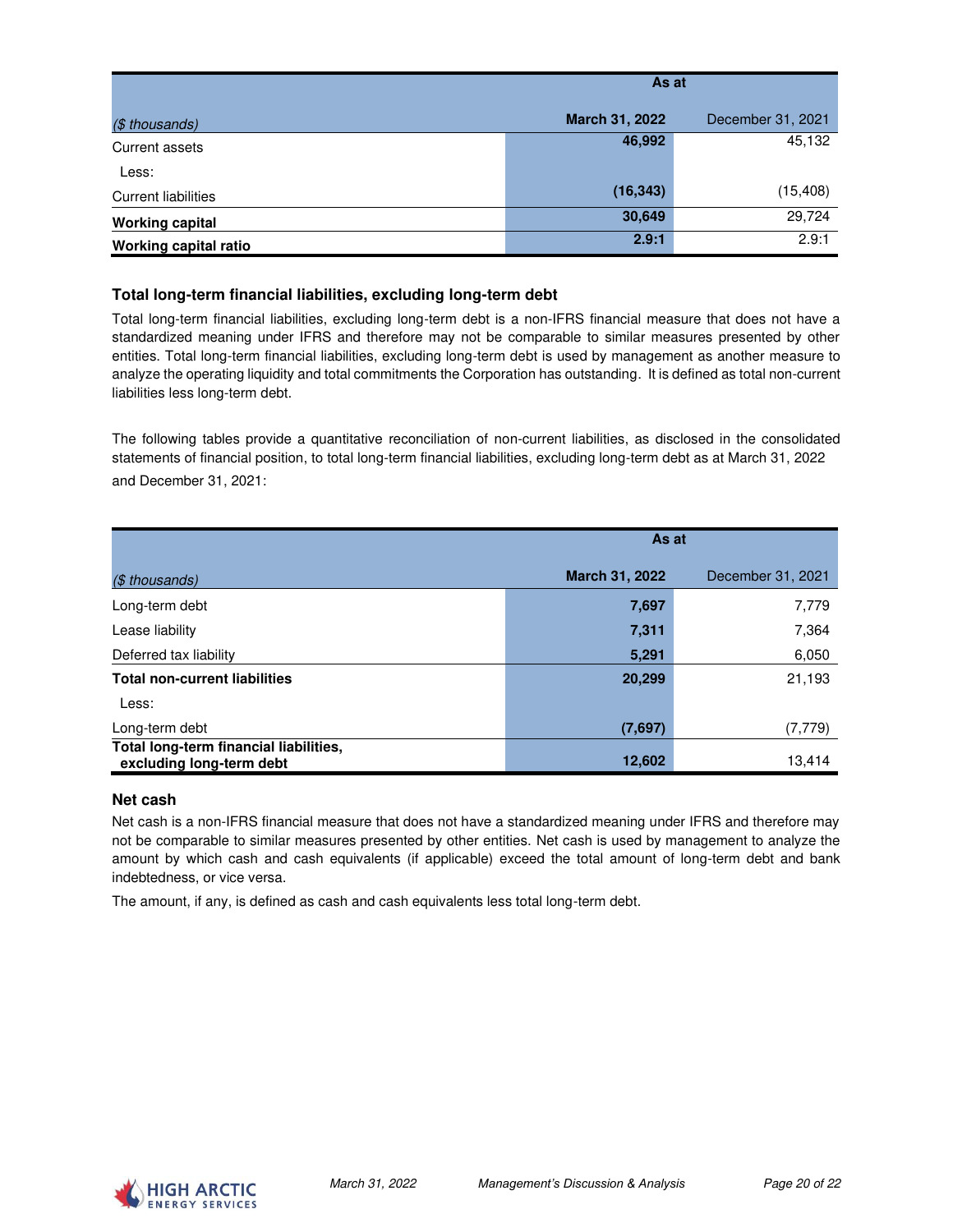The following tables provide a quantitative reconciliation of cash, as disclosed in the consolidated statements of financial position, to net cash as at March 31, 2022 and December 31, 2021:

|                    | As at          |                   |
|--------------------|----------------|-------------------|
| (\$ thousands)     | March 31, 2022 | December 31, 2021 |
| Cash               | 11,442         | 12,037            |
| Less:              |                |                   |
| Long-term debt (1) | (8,021)        | (8,075)           |
| Net cash           | 3,421          | 3,962             |

 $<sup>(1)</sup>$  Long-term debt includes current portion of \$324 (\$296 Q4-2021) and non-current portion of \$7,697 (\$7,779 Q4-</sup> 2021)

# **Forward-Looking Statements**

This MD&A contains forward-looking statements. When used in this document, the words "may", "would", "could", "will", "intend", "plan", "anticipate", "believe", "seek", "propose", "estimate", "expect", and similar expressions are intended to identify forward-looking statements. Such statements reflect the Corporation's current views with respect to future events and are subject to certain risks, uncertainties and assumptions. Many factors could cause the Corporation's actual results, performance or achievements to vary from those described in this MD&A.

Should one or more of these risks or uncertainties materialize, or should assumptions underlying forward-looking statements prove incorrect, actual results may vary materially from those described in this MD&A as intended, planned, anticipated, believed, estimated or expected. Specific forward-looking statements in this MD&A include, among others, statements pertaining to the following: general economic and business conditions which will include, among other things, long-term improvement in Canadian oil and gas pricing, impact of high commodity prices on demand for and market prices for the Corporation's services; continued impact of Covid-19; impact of the crisis in Ukraine; ability to prioritize a strong balance sheet and liquidity position; improved activity in PNG through 2022 and beyond; modest improvement in the Corporation's activity in Canada; opportunities to invest and enhance shareholder value; improving economic environment; climate and weather predictions and their effect on energy demand; the Corporation's ability to maintain a USD bank account and conduct its business in USD in PNG; market fluctuations in interest rates, commodity prices, and foreign currency exchange rates; restrictions to repatriate funds held in PGK; customer activity to boost production; expectations regarding the Corporation's ability to raise capital and manage its debt obligations; estimated capital expenditure programs; projections of market prices and costs; continued tightening of supply of services in Canada; slowly improving Canadian snubbing market; factors upon which the Corporation will decide whether or not to undertake a specific course of operational action or expansion; the Corporation's ongoing relationship with key customers; treatment under governmental regulatory regimes and political uncertainty and civil unrest; a final Papua LNG investment decision; development of the P'nyang gas field; developments in Ukraine; effect of economic and trade sanctions on Russia; OPEC's ability and desire to increase future production; development of additional pathways to market in Canada, and a shift in political focus from energy transition to energy security; and estimated credit risks and tax losses.

With respect to forward-looking statements contained in this MD&A, the Corporation has made assumptions regarding, among other things, its ability to: obtain equity and debt financing on satisfactory terms; market successfully to current and new customers; the general continuance of current or, where applicable, assumed industry conditions; activity and pricing; assumptions regarding commodity prices, in particular oil and gas; the Corporation's primary objectives, and the methods of achieving those objectives; obtain equipment from suppliers; construct property and equipment according to anticipated schedules and budgets; remain competitive in all of its operations; and attract and retain skilled employees.

The Corporation's actual results could differ materially from those anticipated in these forward-looking statements as a result of the risk factors set forth above and elsewhere in this MD&A, along with the risk factors set out in the most recent Annual Information Form filed on SEDAR at www.sedar.com.

The forward-looking statements contained in this MD&A are expressly qualified in their entirety by this cautionary statement. These statements are given only as of the date of this MD&A. The Corporation does not assume any obligation to update these forward-looking statements to reflect new information, subsequent events or otherwise, except as required by law.